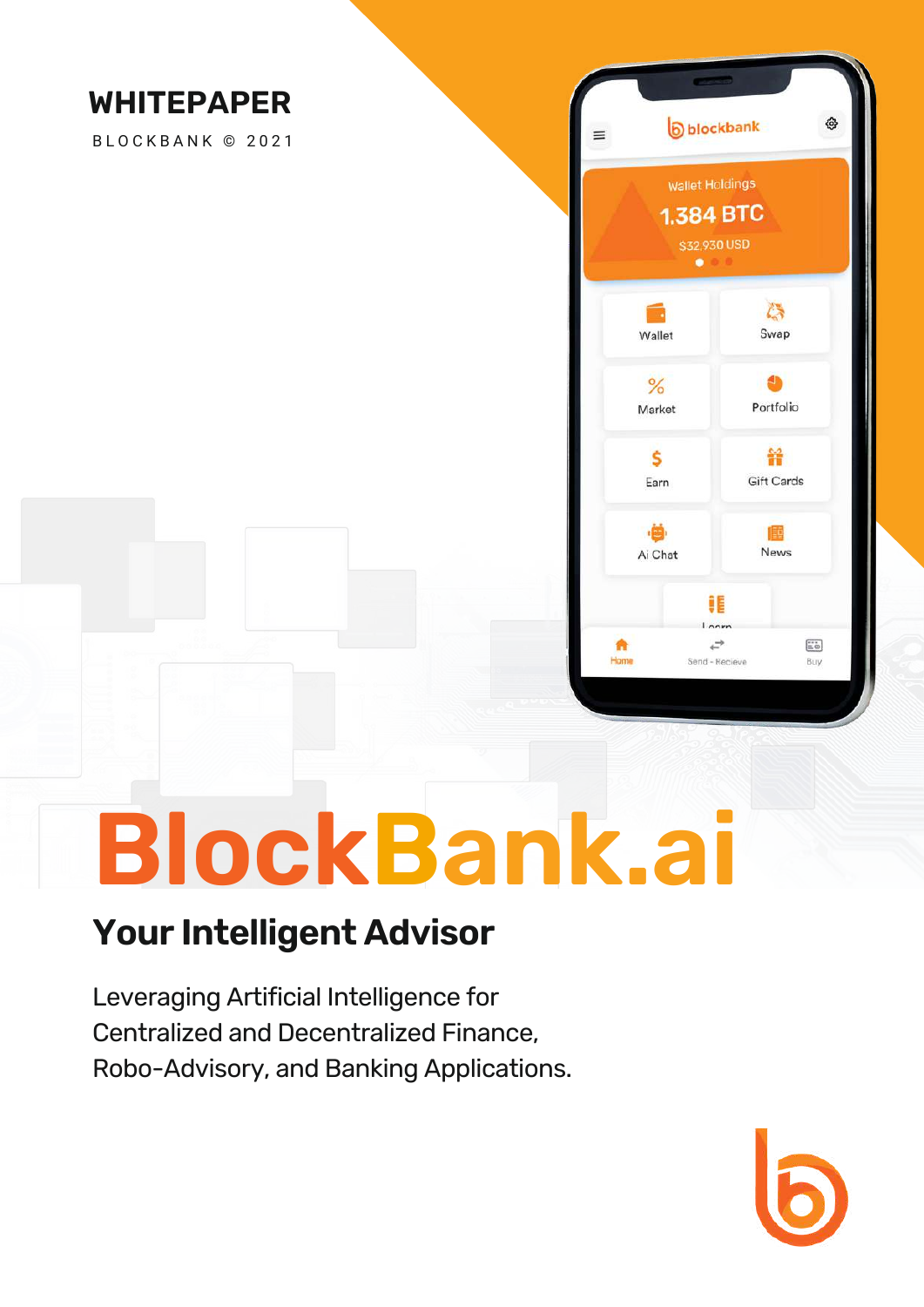## **Why NeoBanking & Decentralized Finance (DeFi) are Transforming Global Finance**

Rapid advances in financial technology (FinTech), artificial intelligence (AI), blockchain, and smartphones are transforming the global economic and financial landscape. Consumers can now access traditional and blockchain-based financial assets using their smartphones.

Technology is quickly decentralizing and democratizing finance on a global scale while strengthening the development, inclusion, and efficiency of financial services. But as a result of the rapid pace of change, many of the advancements in Fintech, RegTech, AI, and blockchain remain inaccessible to the average consumer due to their complex and tedious learning curves.

The blockchain industry, especially decentralized finance (DeFI), is plagued by poor user interfaces, lack of customer support, and insufficient data, which is significantly slowing its global adoption. A lack of easy-to-use and easy-to-understand DeFi applications is producing a lack of trust and lowering the adoption rate of retail market participants.

# **Decentralized Finance: Risk and Opportunity**

Decentralized Finance (DeFi) is in the process of joining FinTech, regulation technology (RegTech), cryptocurrencies, and digital assets as an emerging technological evolution in global finance. DeFi holds the potential to fundamentally change traditional financial accountability and erode the effectiveness of traditional financial regulatory frameworks. Regulators are discussing how to regulate DeFi, which will result in a reconcentration of wealth within the DeFi industry to ensure the authorities have effective oversight and risk control .

The core objective of DeFi is to achieve financial decentralization outside of traditional financial institutions. Transitioning from a centralized financial system to a global decentralized financial system requires both regulation and banking intermediaries to facilitate the transition while remaining legally compliant. Banking licenses, brokerage licenses, and insurance licenses are all needed for compliant operation within a decentralized banking system.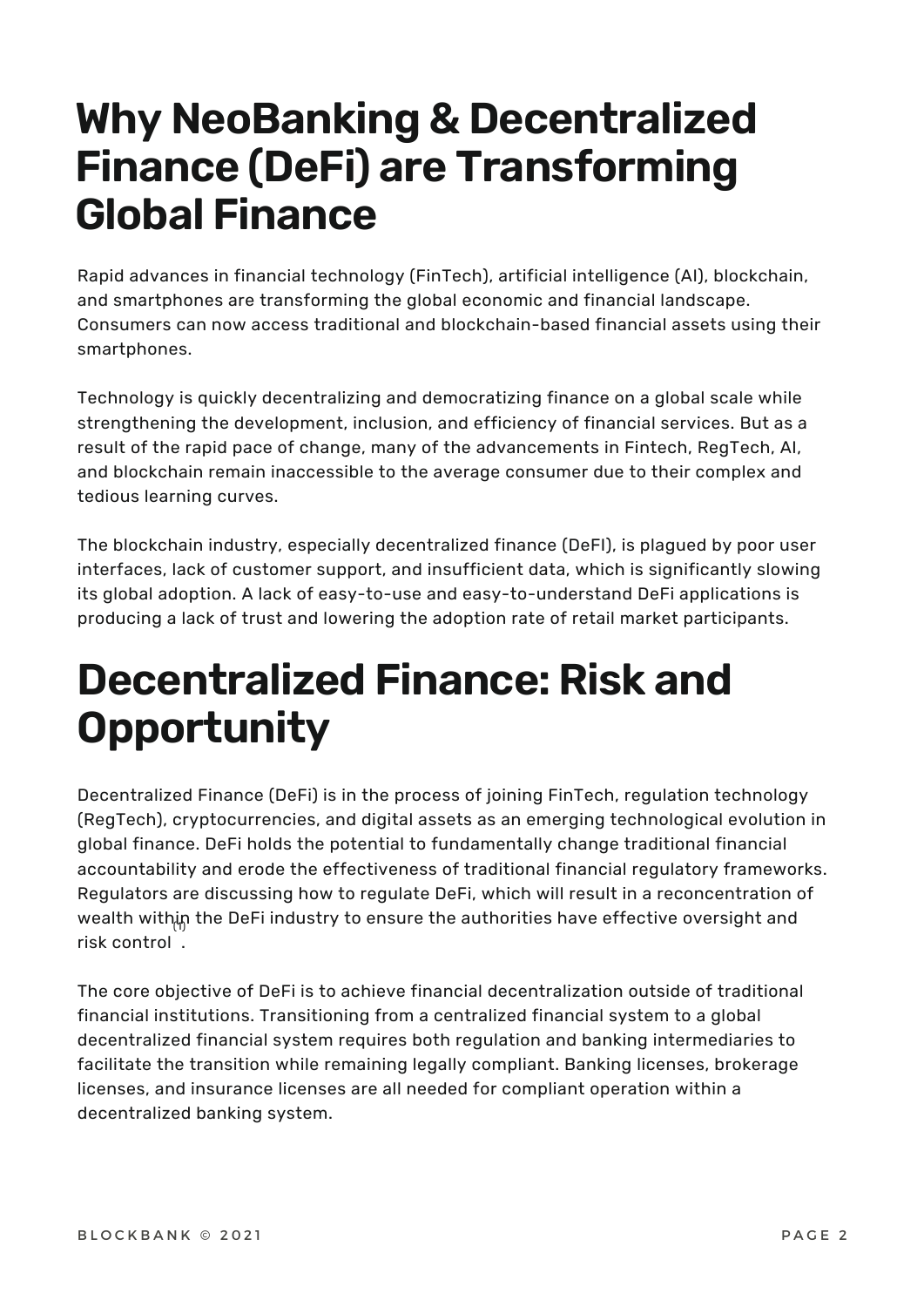# **Development of DeFi Applications**

Since the ICO wave of 2017, many DeFi projects providing infrastructural services to the cryptocurrency industry mimicking traditional finance have been launched, such as:



DeFi users access a wide range of platforms, tools and tokens, allowing them to utilize multiple strategies to generate yield. This new wave of financial and technological innovation within DeFi created a solid foundation for mainstream adoption by prioritizing security, decentralization, and autonomy. What's lacking in DeFi includes:

- Great user interfaces
- A stable regulatory environment
- Sufficient know your customer (KYC) strategies
- Accurate risk management assessments

The total value locked within DeFI projects exceeds \$39 billion at the time of writing, and with the number of unique users growing, DeFi represents a paradigm shift in the financial services industry with an opportunity for exponential growth⑵ The existing use cases in the complex decentralized ecosystem demonstrate the value of digital blockchain-based assets go far beyond speculative trading.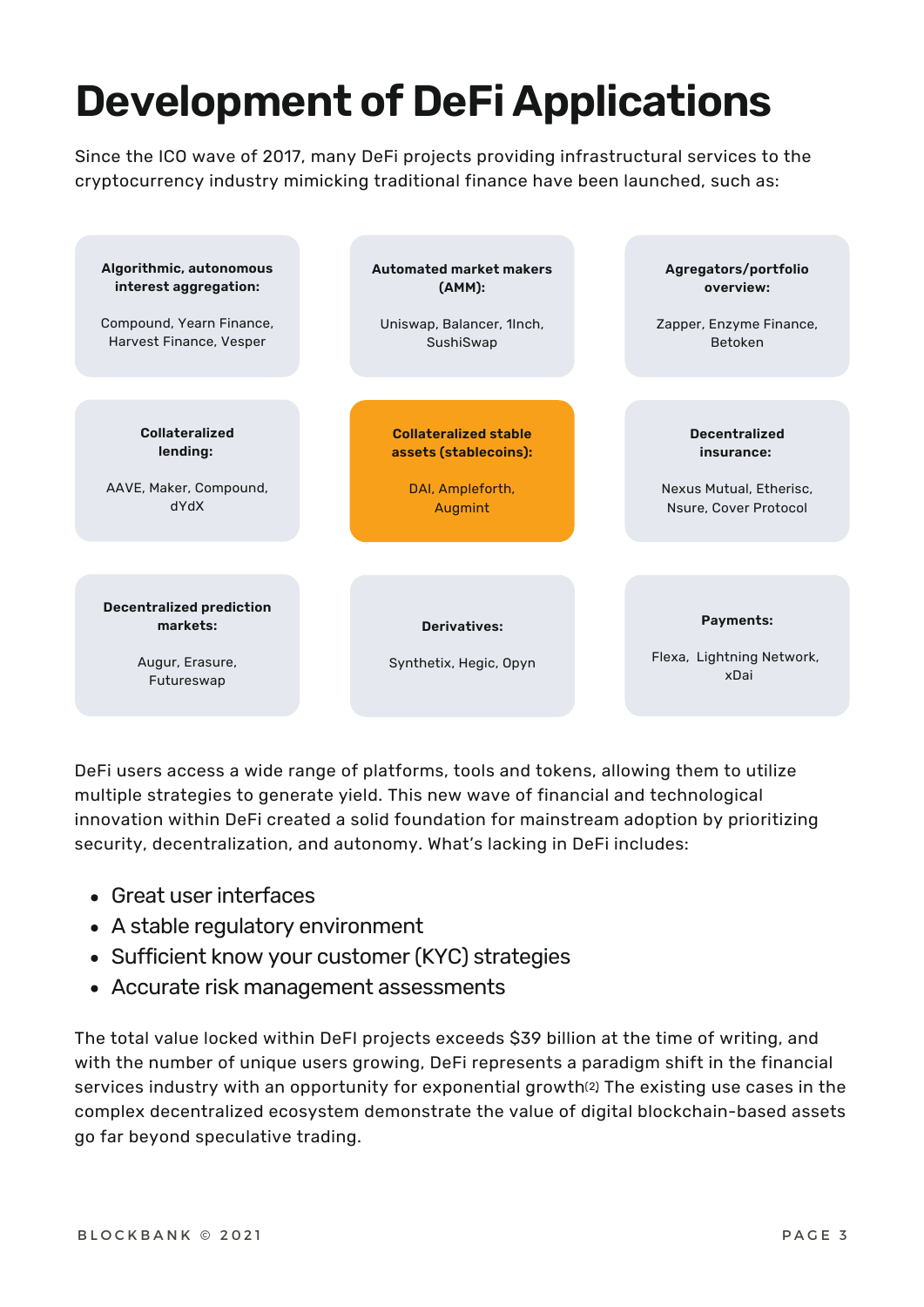#### **Total Value Locked (USD) in DeFi**

Total Value Locked (USD) \$43.43B

*Source: DeFi pulse 2021 as of 17/03/2021*



#### **Analysis of DeFI Users: Retail Vs. Institutional Investors**

There is a significant knowledge and technological gap between retail investors and advanced market participants (venture capital firms, private equity firms, investment funds, and angel investors). The key differentiating factor is the power to analyze, review and select the best earning strategies when combining banking services with DeFI. Traditionally, well-established firms have a competitive advantage over retail investors without access to sophisticated analytical tools.

Bloomberg reports that DeFi is now "being taken seriously" by traditional finance. In a European-wide survey of financial institutions spanning across insurance, banking and trading analysts found $^{(3)}$ :

- 86% are implementing or assessing services built on a DeFi framework. Of those companies, 31% are reporting an enterprise-wide rollout, or have deployed, use cases of DeFi.
- 58% of companies are concerned they will lose a competitive advantage by ignoring DeFi instruments.
- From 400 companies across Europe, 71% have a turnover or balance sheet above £10bn assessed, or implemented in DeFi, compared with 51% of companies turning over less than £100m.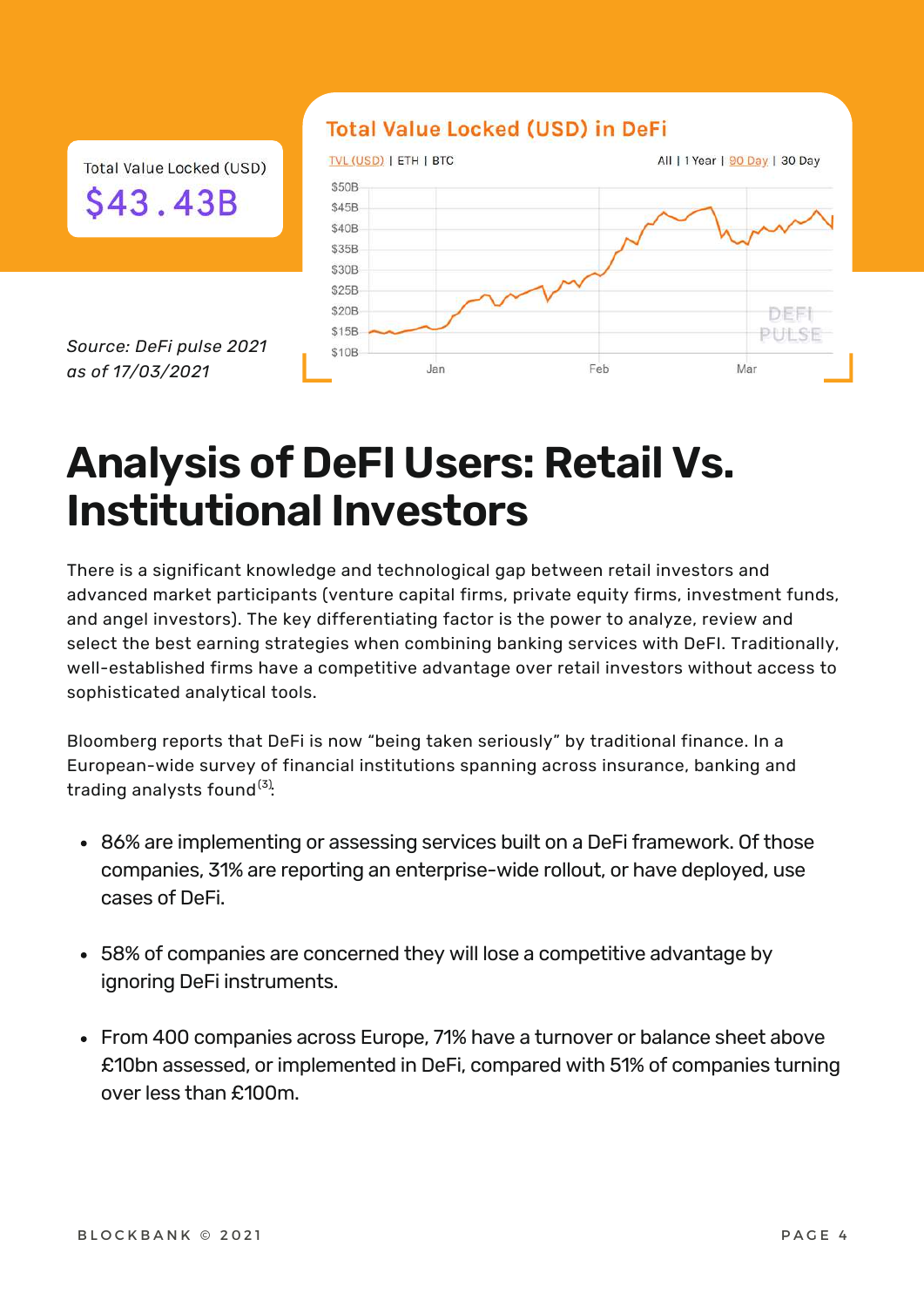# **DeFi: Barriers to Entry**

The data is showing DeFi is projected to grow exponentially as it directly affects the operation models and governance structures of businesses. Restructuring business models through decentralised finance is increasing the speed and lowering the cost of financial transactions globally. In 2021 DeFi protocols are providing a safe-haven in a time of economic uncertainty and rapidly evolving government interventions.

Over the past year DeFi adoption increased significantly from ~\$1 billion in February 2020 to over ~\$40 billion in February 2021 $^{\text{\tiny{(2)}}}$ . The rapid increase in value locked in DeFi projects resulted in many new potential users interested in participating, but many did not follow through with joining the DeFi breakout because of significant barriers to entry, such as:

- Participating in DeFi often requires trading on liquidity pools subject to high fees; which deters retail investors typically looking to make smaller investments.
- A scarcity of fiat on/off ramps adds another barrier, with users struggling to find the same ease of use as decentralized exchanges to get their fiat currency into the system.
- Another important factor is the knowledge gap between experienced users and those who have limited research who turn away from DeFi because they do not understand it.

The DeFi ecosystem is complex and every user needs to participate using multiple platforms, manage their own funds while lending or borrowing, and keep track of a highly volatile industry themselves to limit their risk exposure. In order to make participating in DeFi profitable, users are de-facto required to have a high level of sophistication and understanding of what services are available within the DeFi marketplace. An evolving DeFI industry is creating an environment where profitable strategies have to be constantly monitored and adjusted.

Retail users do not have the time or energy available to them to fully take advantage of opportunities with DeFi. They are in a paradoxical position, they are aware that DeFi platforms are important to diversify and grow their asset portfolios, but without proper risk management or advisory services, they're unable to take full advantage of opportunities within DeFI. Retail investors understand financial independence and profitable participation within the DeFI marketplace is highly energy intensive and difficult to achieve without proper tools.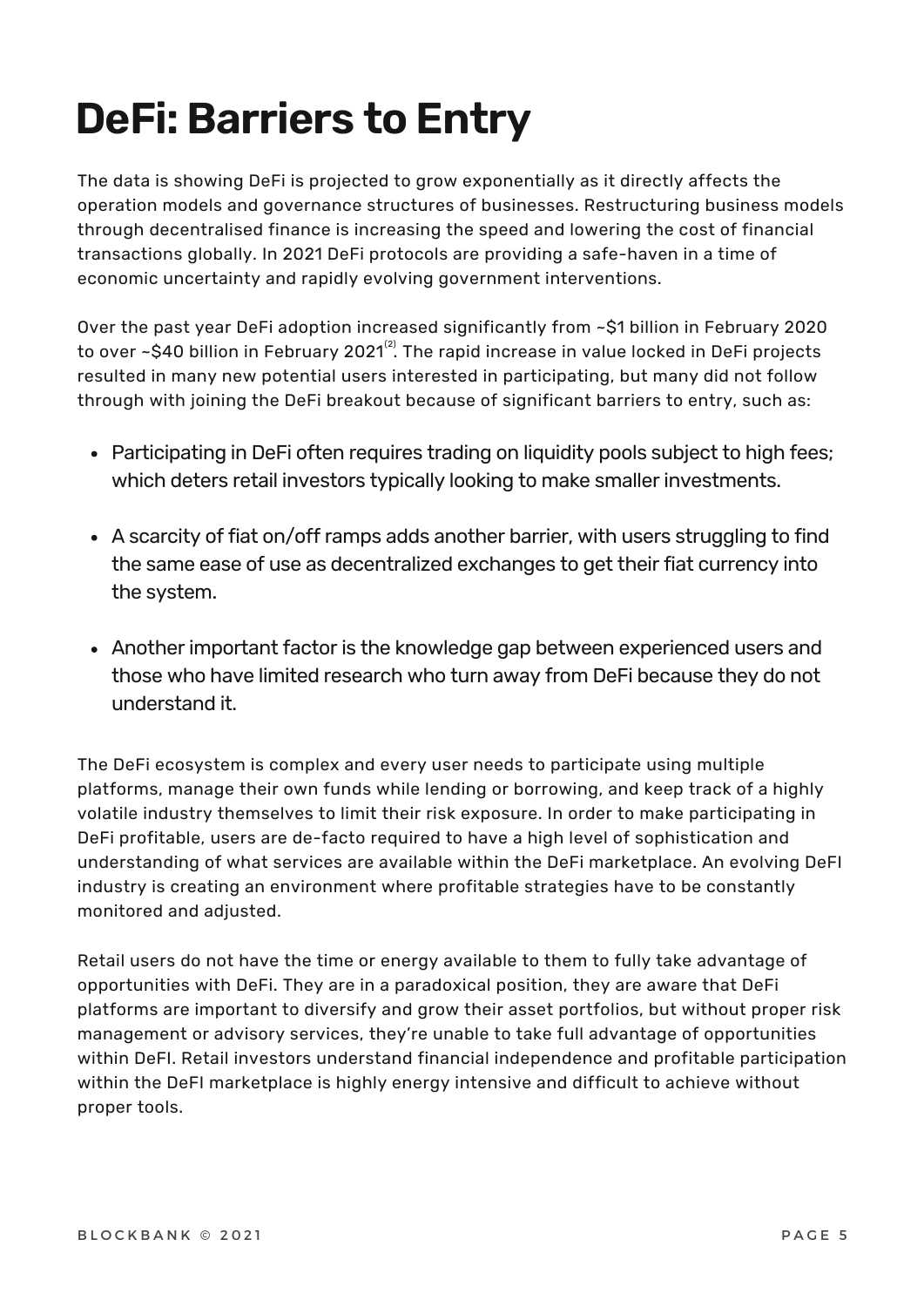# **Artificial Intelligence and Robo-Advisory**

Almost every aspect of the digital economy is trending towards automation. Neobank platforms, blockchain-based digital transactions, online shopping, ride sharing, real estate, auto sales, are all taking advantage of modern software automation tools. Robo-advisory services are one type of financial automation still at a nascent stage of development, especially in developing economies with large addressable markets, such as India.

In 2019 the robo-advisory industry had a total of \$980,541 million USD in assets under management (AUM), and an average AUM per user of \$21,421 USD. Business Insider (BI) forecasted that about \$8 trillion (approximately %10 of global AUM) will be under the management of robo-advisors by the end of 2020(4.)



Approximately 20% of the addressable robo-advisory market is aware of existing roboadvisory services, but only 3% actually use robo-advisory services. Experts believe the significantly low adoption rate of robo-advisory services is due to the lack of confidence users have in software based advisory services, as opposed to the services they receive from a traditional (human) investment advisor. Users feel like humans can better address their unique emotional and behavioural concerns; especially during bearish market conditions $^{(4)}$ 

Financial technology companies are addressing these user concerns by leveraging artificial intelligence (AI) to improve robo-advisory services. AI enables the analysis and prediction of both consumer behavior and the behavior of financial markets, making it a uniquely disruptive technology in the financial technology industry. Users can receive the most advanced financial market analysis using AI, and also have the AI present the information to them in a personalized way based on their unique needs, financial goals and concerns.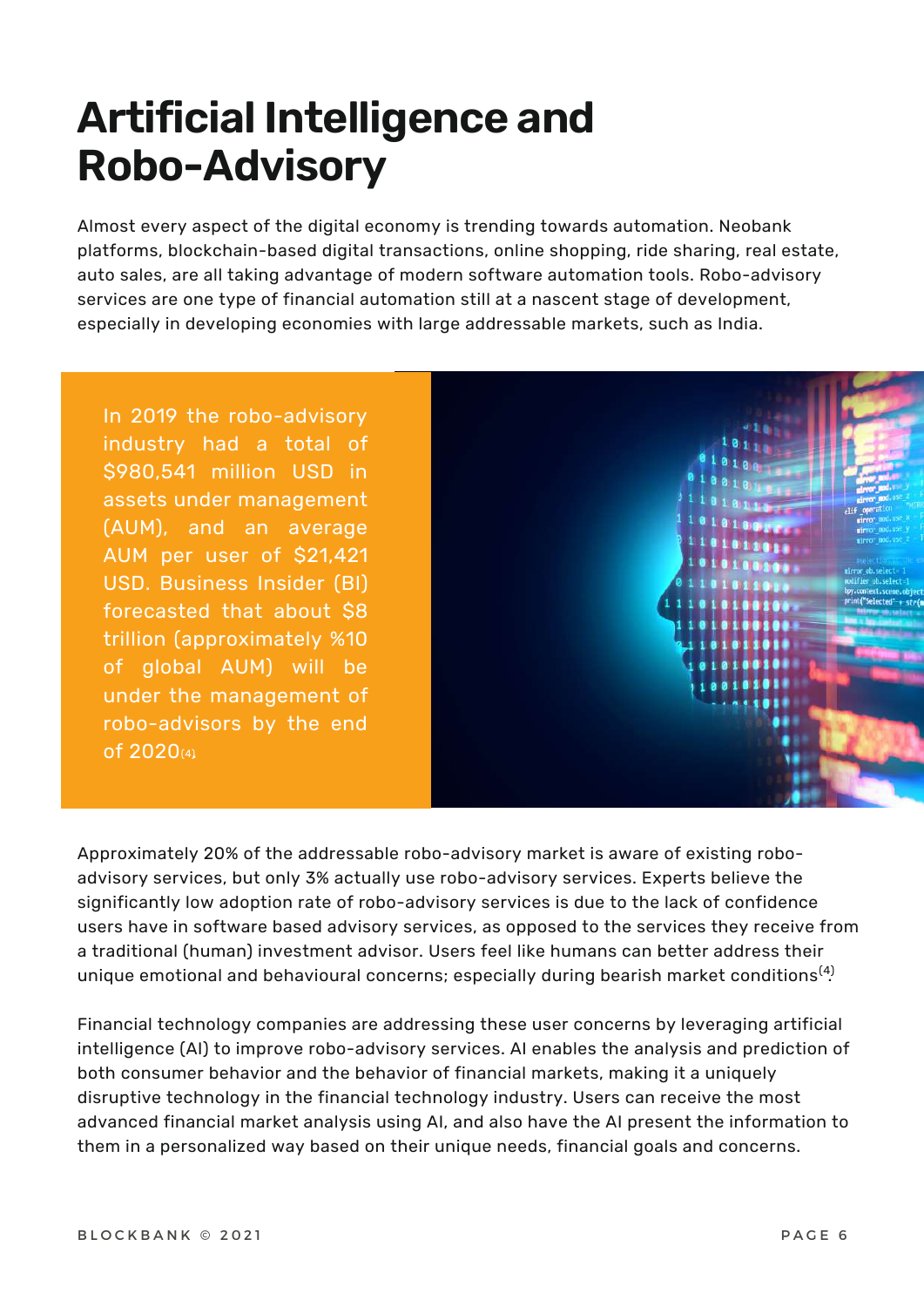# **Neobanking**

Neobanks, also known as challenger banks, are digital-based banks enabling novel business processes, business models, and value chain transformations. They are changing banking from a competitive marketplace to a more collaborative marketplace, creating a more customer centric banking experience and the possibility of new revenue streams. Neobanks typically invest in developing omni-channel multi-digitally-networked hubs of banking services through collaborating with other financial technology companies and developing their own in-house technologies.

In 2017 KPMG released a report finding ~90% of banks fear losing business to financial technology companies offering their customers shorter multi-modal and multi-directional banking services. They also found that over 73% of customers using traditional banking are consuming banking products and services on multiple platforms. The most disruptive technologies to the banking industry are thought to be blockchain/cryptocurrency, advanced analytics, big data, and innovative application interfaces<sup>(5)</sup>.

Neobanking is projected to disrupt traditional banking services by accelerating high-speed process automation, use of collaborative banking services, and faster networking potential resulting in reduced customer loyalty and less effective customer retention strategies deployed by traditional banks. Quick and easy access to transparent neobanking platforms that are making use of social media networks, mobile networks, and big data analytics weakens the strongest selling point of traditional banking — the bank-customer bond. With the decreasing importance of bank-customer relationships users will likely use services made cheaper, faster, and more convenient to use through neobanking services $^{\left( 5\right) }$ .

# **Tokenizing Platform Productivity**

Cryptocurrency tokenomics differs from discounting cash flows in traditional valuation models because they derive their value from the aggregation of transactional demand from a heterogeneous user base. Essentially the utility, or productivity, of the platform and it's token gets its value from user activity. Introducing a cryptocurrency token to financial technology and neobanking platforms allows users to experience lower transaction costs when using the platform while also capitalizing on the platform's growth.

This process leads to a positive feedback loop between user adoption and token price acceleration while lowering price volatility experienced by users. Tokenizing a platform's productivity effectively increases its attractiveness at an early stage for users before the platform begins experiencing the positive benefits of network effects.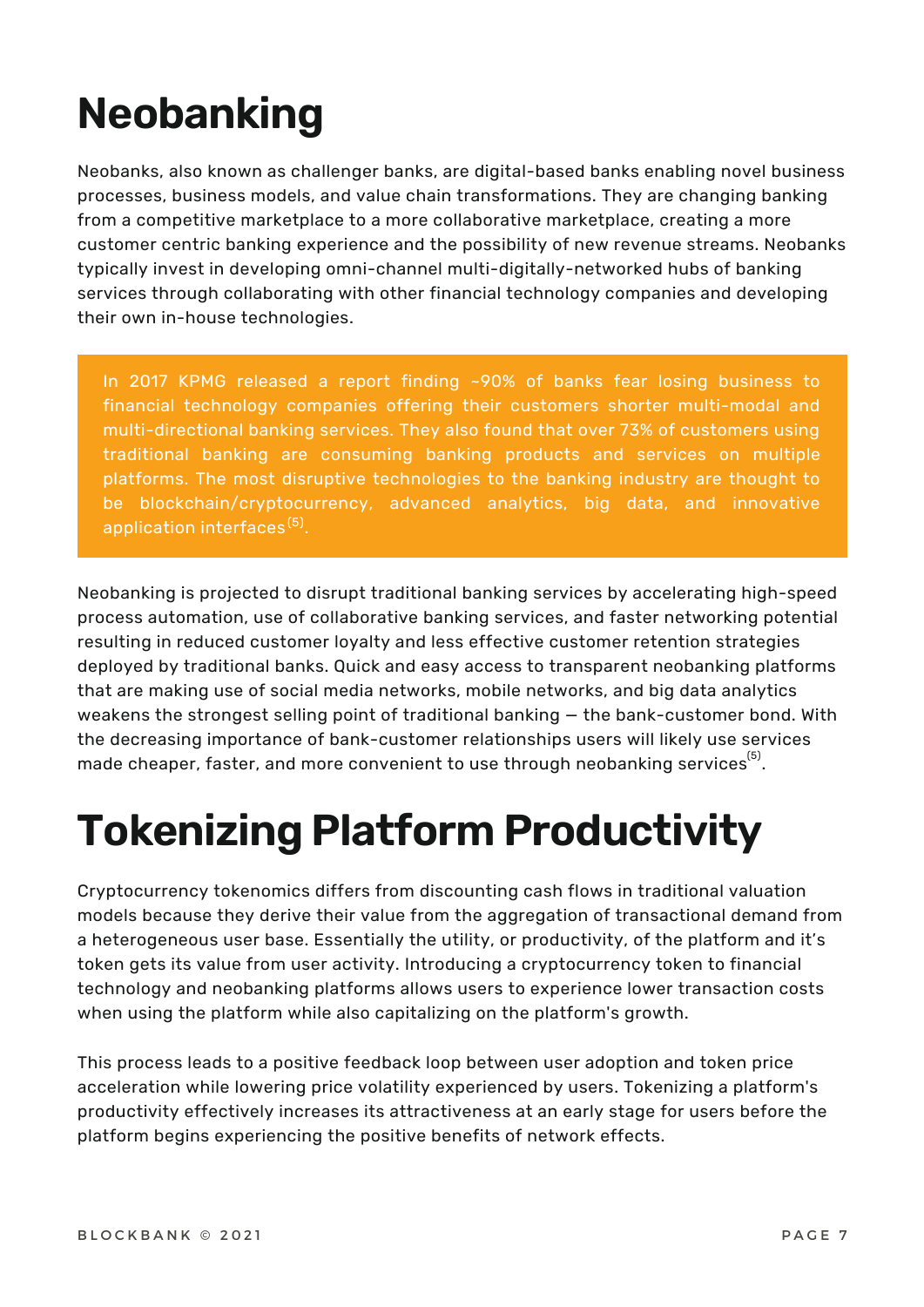Token price relies on three fundamental factors ${}^{(6)}$ :

**The platforms user base creates a positive pressure on the tokens pricing formula, and is able to capture value as user adoption increases. The platforms total productivity based on its value capture of functionality through use of technology within regulatory environments. User behaviour in response to changes in platform adoption, token pricing, as well as utility.**

Introducing tokens on neobanking and financial technology platforms encourages earlyadoption on productive platforms while also stabilizing user adoption. This occurs because early users expect the value of their tokens to appreciate over time resulting in lower carry costs when using the tokens at later dates.

Platform functionality tokenization also reduces overall volatility during temporary productivity shocks on the platform due to user expectations of future token price appreciation over the long-term.

The primary risk associated with tokenizing platform productivity is token liquidity. If liquidity is not present it can lead to highly volatile price action for the platform's utility token. The market of the platform's token may be illiquid at times, especially during the early-stages of token adoption. Tokenized platforms may offer their users staking incentives to provide token liquidity at different stages of platform adoption to address early liquidity issues.

For example, staking incentives increase as liquidity decreases and staking incentives decrease with increases in token liquidity, and/or staking incentives increase with the amount of tokens being staked by each user to provide token liquidity  $\overset{(6)}{.}$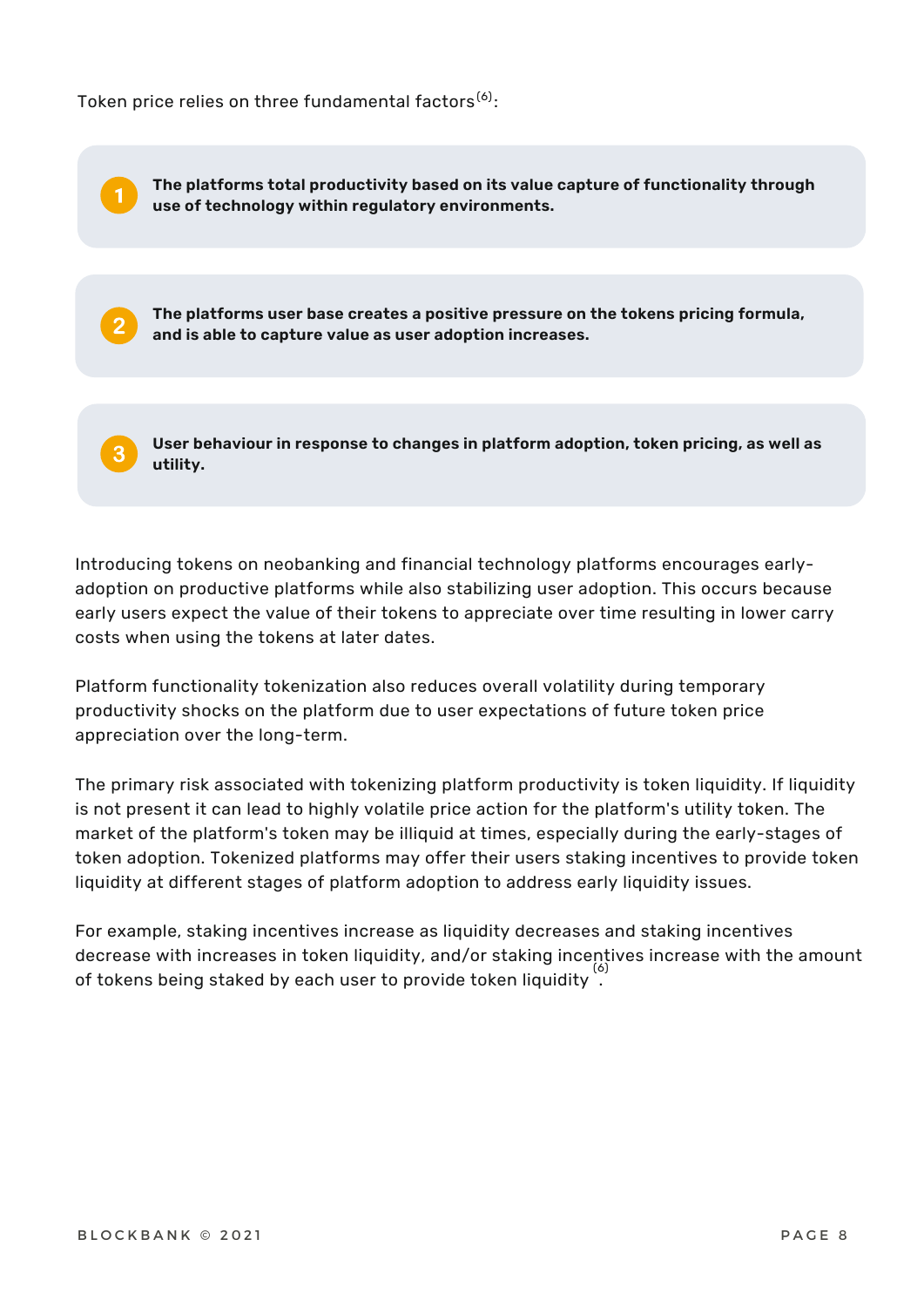# **BlockBank Overview**

BlockBank closes the gap between existing DeFi opportunities and banking by providing users with a layer of security, improved usability, and AI-enhanced risk management through a neobanking experience.

The BlockBank platform is made for professional traders and new retail market participants looking to set their personal risk tolerance levels, receive AI-based advice on trading strategies, access modern banking services, and earn a better annual percentage yield (APY) when compared to traditional banking services. BlockBank users hold their blockchain assets in a non-custodial, cross-chain, cryptocurrency wallet with a built-in fiat gateway.

#### **Bringing Intelligent Tools to the DeFI Marketplace**

In order to fully utilize deployed funds across DeFi platforms, users have to possess a fundamentally sound understanding of smart contracts, potential red flags (such as lack of smart contract auditing, unfair tokenomics, or poor community support/engagement), and arising cyber security issues. Additionally, every user requires sufficient knowledge on decentralized lending, liquidity mining, and staking, to participate in DeFi effectively. Transaction complexity often results in higher fees, missed opportunities, or late liquidation of positions.

Experienced traders, DeFi early adopters, and brokers created BlockBank for a new generation of independent DeFi users looking for trustworthy tools to help them leverage market opportunities within an exponentially growing industry. BlockBank's proprietary, artificially intelligent, advisory technology offers users advanced reporting and trade execution strategies not offered by other platforms. BlockBank's technology closes the existing knowledge and technological market gaps that are negatively impacting DeFi users.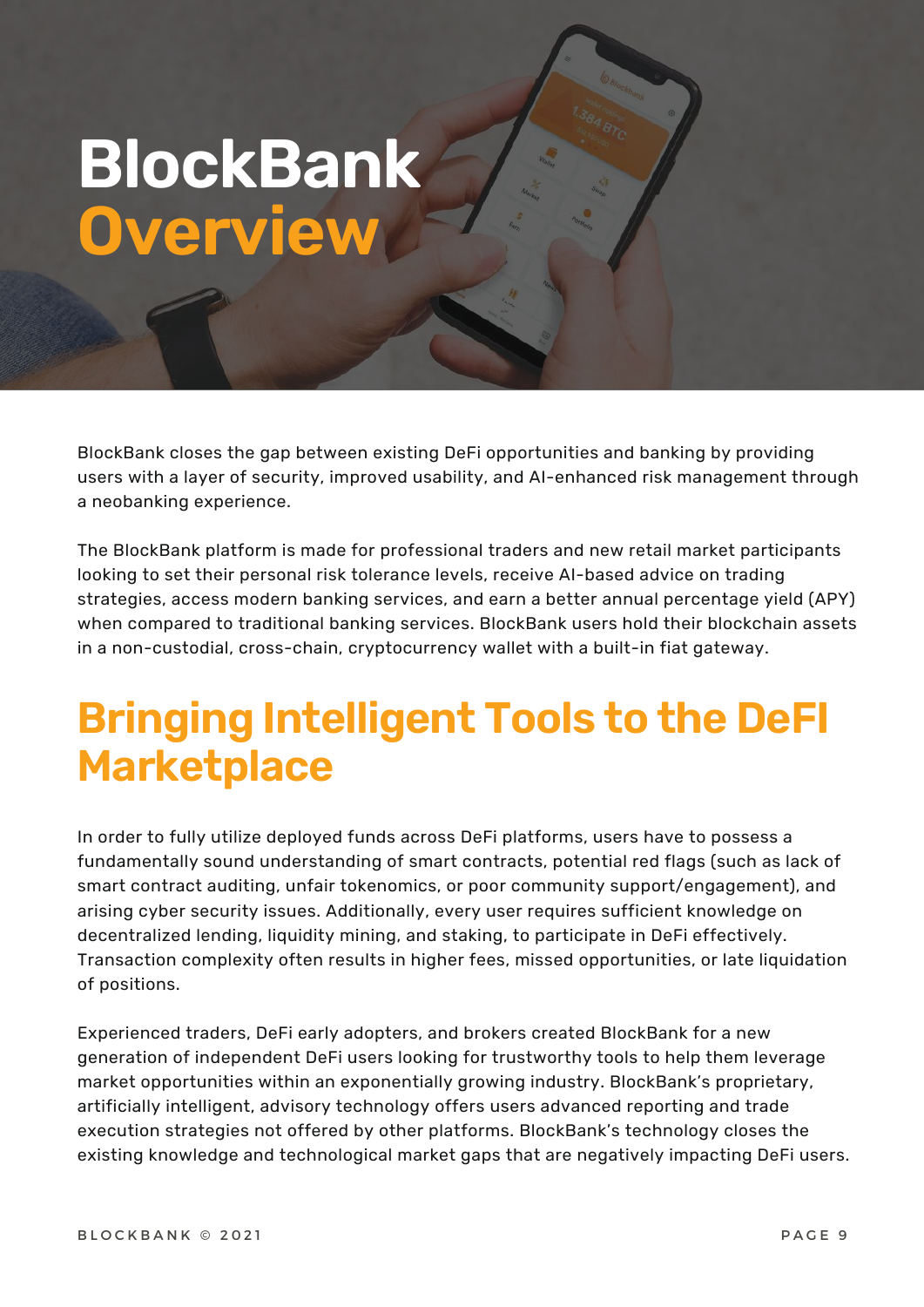# **Building Blocks**

The BlockBank platform consists of built-in blocks of technology allowing the delivery of a feature-rich and intuitive user experience. The BlockBank platform provides users with:

- AI advisory bot
- Non-custodial wallet
- Mobile and desktop applications
- Corporate accounts
- Fiat on/off ramp
- Cross-chain swaps
- Crypto-to-crypto swaps
- Access to decentralized applications (DApps)
- Access to a decentralized exchange (DEX) for trading cryptocurrency assets
- Our platform's BBANK utility token
- VISA/Mastercard integration
- SEPA/SWIFT integration
- Tokenized financial assets

### **BlockBank AI — Your Intelligent Assistant**

DeFi's complex nature requires elegant trade execution and earning strategies to avoid high gas costs and slow speeds. BlockBank optimizes multi-step DeFi purchasing processes and adds a powerful AI assistant. Our AI assistant's patented technology brings the analytical power equivalent of hundreds of highly skilled financial analysts into the palm of our users; levelling the playing field between retail and institutional investors $^{\text{\tiny{(8)}}}.$ The BlockBank Intelligent Assistant provides a wide range of solutions for both DeFi and banking services by:

- Analyzing real-time activities
- Analyzing social media and news
- Risk profiling
- Advising on earning strategies
- Price prediction modelling
- Tech support
- Personalized alerts
- Trade execution
- Fraud prevention
- Personal finance tracker
- Personalized financial advice

#### **Artificially Intelligent Robo-Advisory Meets DeFi**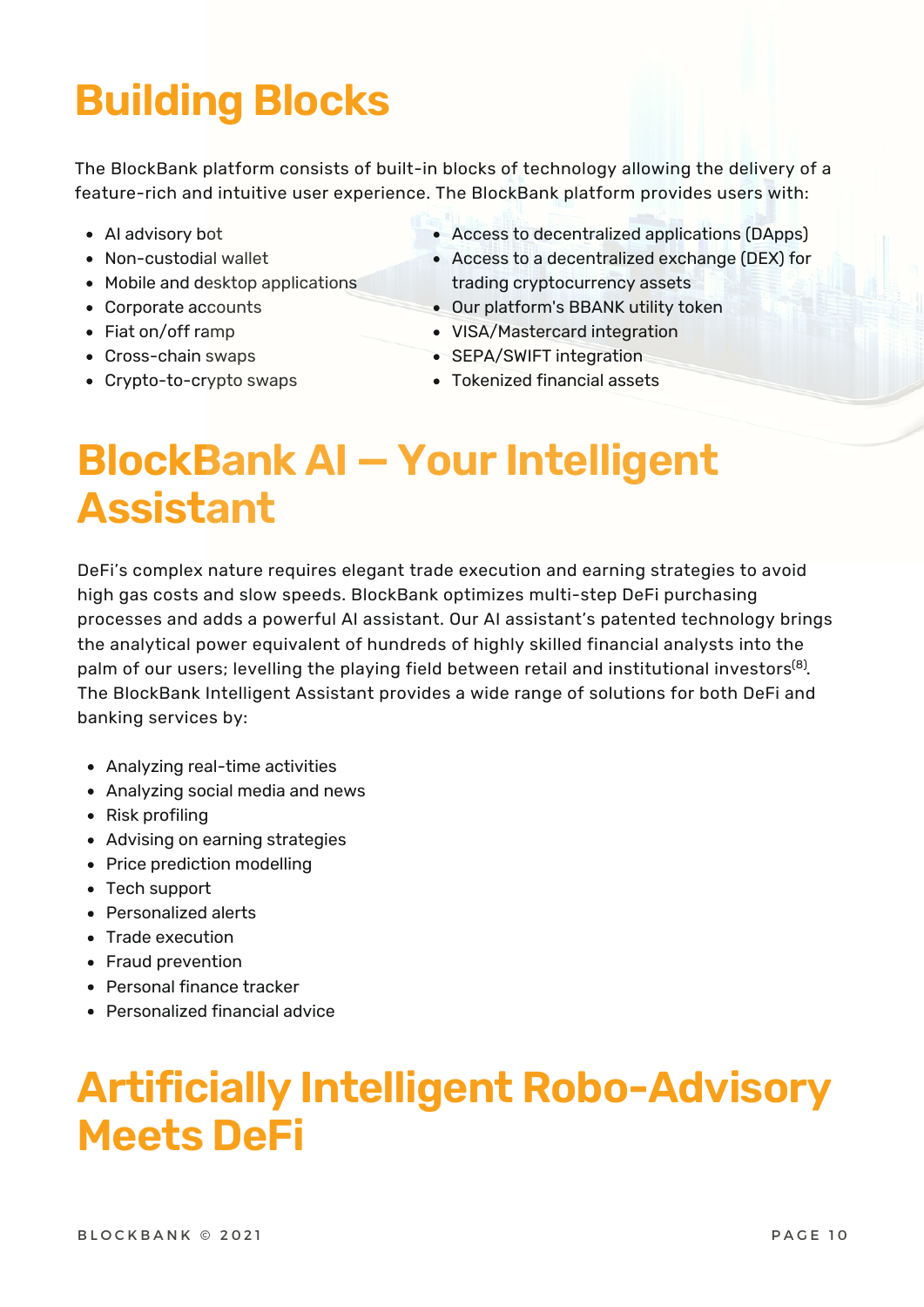

Data driven investment strategies are rising steadily, [exceeding](https://inventurerecruitment.com/news/2018/10/2/quant-hedge-funds-closing-in-on-1-trillion-in-aum) a trillion dollars in 2018 (7). Modern advances in AI allow monitoring and analysis of structured and unstructured data sets in a fraction of the time it takes without using AI. Our Intelligent Assistant predicts asset performance based on all available relevant market data sets allowing BlockBank to make more informed investment decisions.

The BlockBank Intelligent Assistant makes recommendations for the strongest, safest, and most profitable earning and asset management strategies based on personalized risk profiles. Each user defines their own short and long term goals, allowing our AI to effectively assist users in executing their DeFi investment strategies by closing knowledge gaps.

Beyond DeFi, our AI assistant supports both voice and text interactions for 24/7 user support. It offers support for our banking and DeFi services in order to reduce the waiting time to solve any issues experienced by users. The AI assistant also offers users personalized financial education regarding finance management, spending, upcoming payments, and financial optimization strategies based on the users unique personal profile, risk tolerance level, and a multitude of other personal economic factors shared with BlockBank.

# **Product Vision**

## **Full Service Banking and DeFi**

By employing state-of-the-art technological solutions, our multi-purpose platform offers our users a convenient full-service banking and DeFi mobile and web application. Our lean user experience (UX) is made for both savvy and new retail users. Clear and simple action flow is tailored to the client's needs in a digital environment.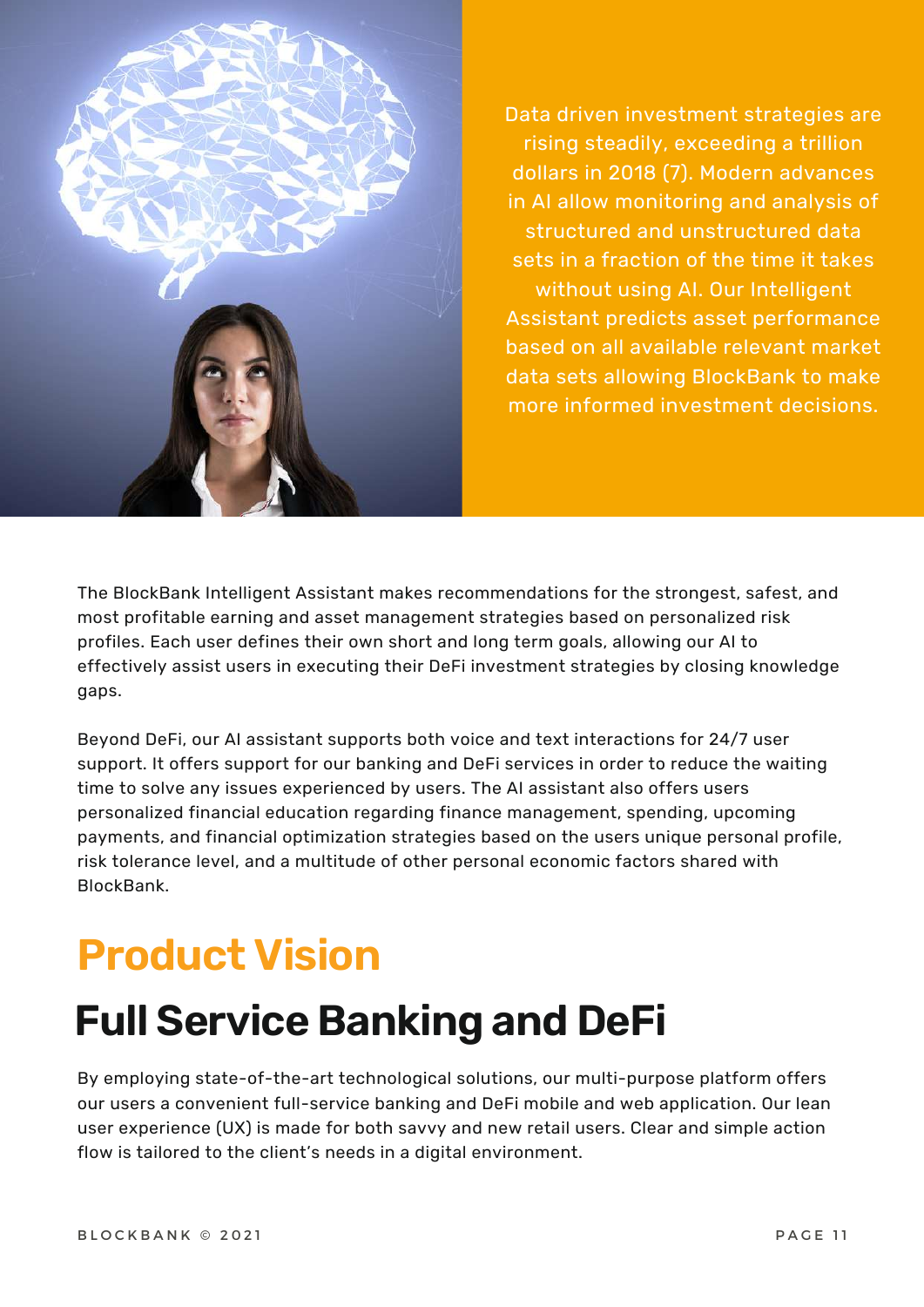BlockBank's banking, DeFi, and financial management services include:



The goal of BlockBank is to provide the necessary tools for financial literacy, AI-enhanced trading assistance, and a full service financial management platform. We are merging a rapidly growing DeFi ecosystem with a neo-banking experience for our customers.

## **Asset Insurance**

Blockbank will be working with reputable insurance providers on the custody and noncustody side of the application and in the future will be acquiring the necessary international insurance licenses needed to provide the offer directly to their customers/ users.

# **Use of Blockchain Technology**

BlockBank is not dependent on the use of blockchain technologies for many of its core functions, however, some of its functions are dependent on blockchain technology.

Any module of the BlockBank application using blockchain technology is built that way to leverage the advantages of the blockchain such as: AI accountability, data loss prevention, Proof of Order, and data integrity.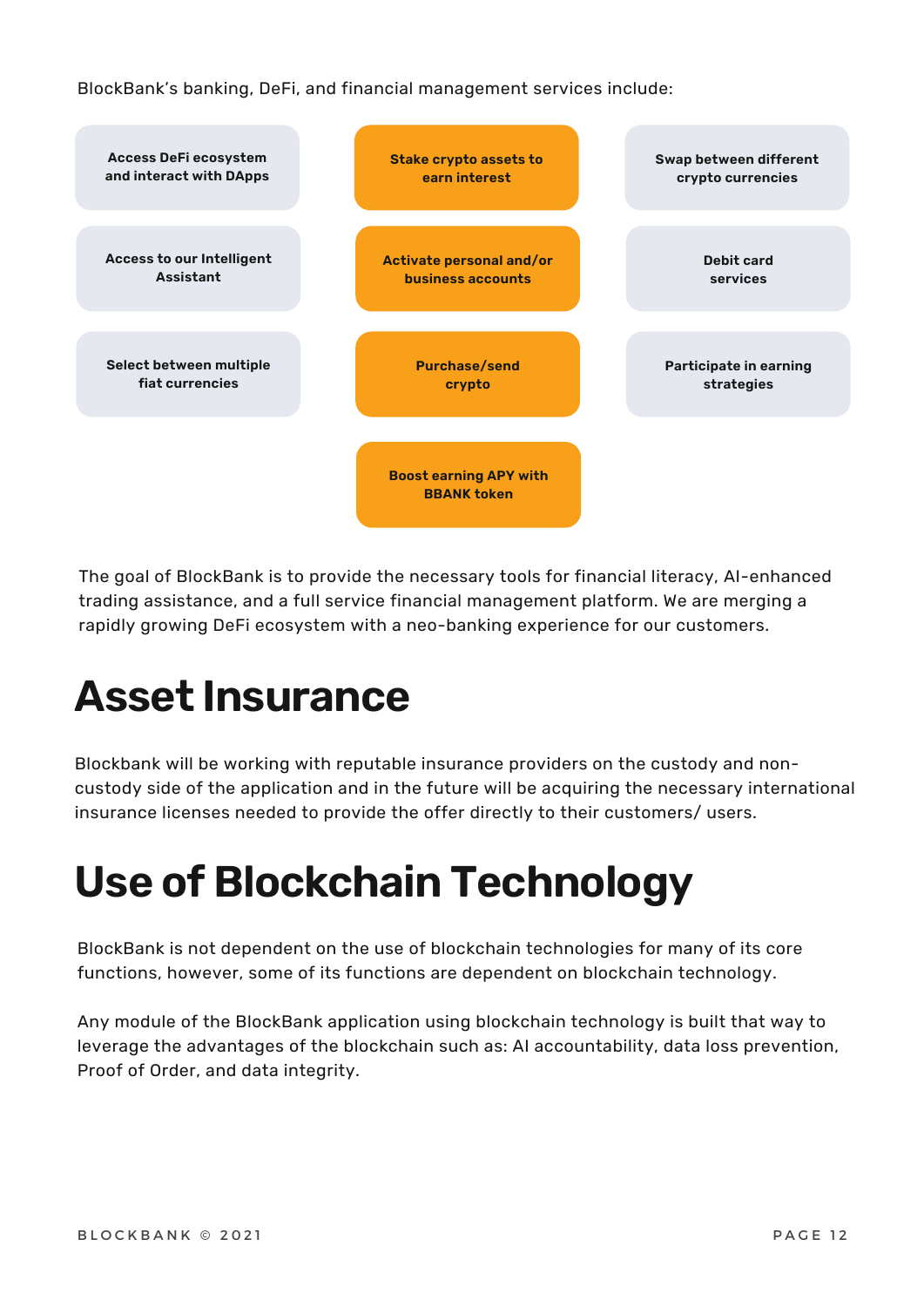Blockbank module functionalities dependent on blockchain technology include:

- Trades and token swaps, that are executed and added to blockchains with information including trading pairs, amounts, wallet addresses, and BlockBank's unique identifier code. User information is never stored on the blockchain and is only recorded within the BlockBank application.
- Smart contracts involving users on the BlockBank platform are created by using pseudonymous usernames, the terms of the smart contract, and BlockBank's unique identifier code.

### **Neobanking Services Offered by Blockbank**

1.Services enabling cash to be placed on a payment account as well as all the operations required for operating a payment account.

2.Services enabling cash withdrawals from a payment account as well as all the operations required for operating a payment account.

3.Services enabling crypto to be placed on a trading account as well as all the operations required for operating a payment account.

4.Services enabling crypto withdrawals from a trading account as well as all the operations required for operating a payment account.

5.Execution of payment transactions, including transfers of funds on a payment account with the payment service provider of the payment service user or with another payment service provider: execution of direct debits, including one-off direct debits, execution of payment transactions through a payment card or a similar device and/or execution of credit transfers, including standing orders.

6.Execution of payment transactions where the funds are covered by a credit line for a payment service user: execution of direct debits, including one-off direct debits, execution of payment transactions through a payment card or a similar device and/or execution of credit transfers, including standing orders.

7.Execution of payment transactions, including transfers of funds on a crypto trading account with the service provider of the service user or with another service provider: execution of direct debits, including one-off direct debits, execution of payment transactions through a payment card or a similar device and/or execution of credit transfers, including standing orders.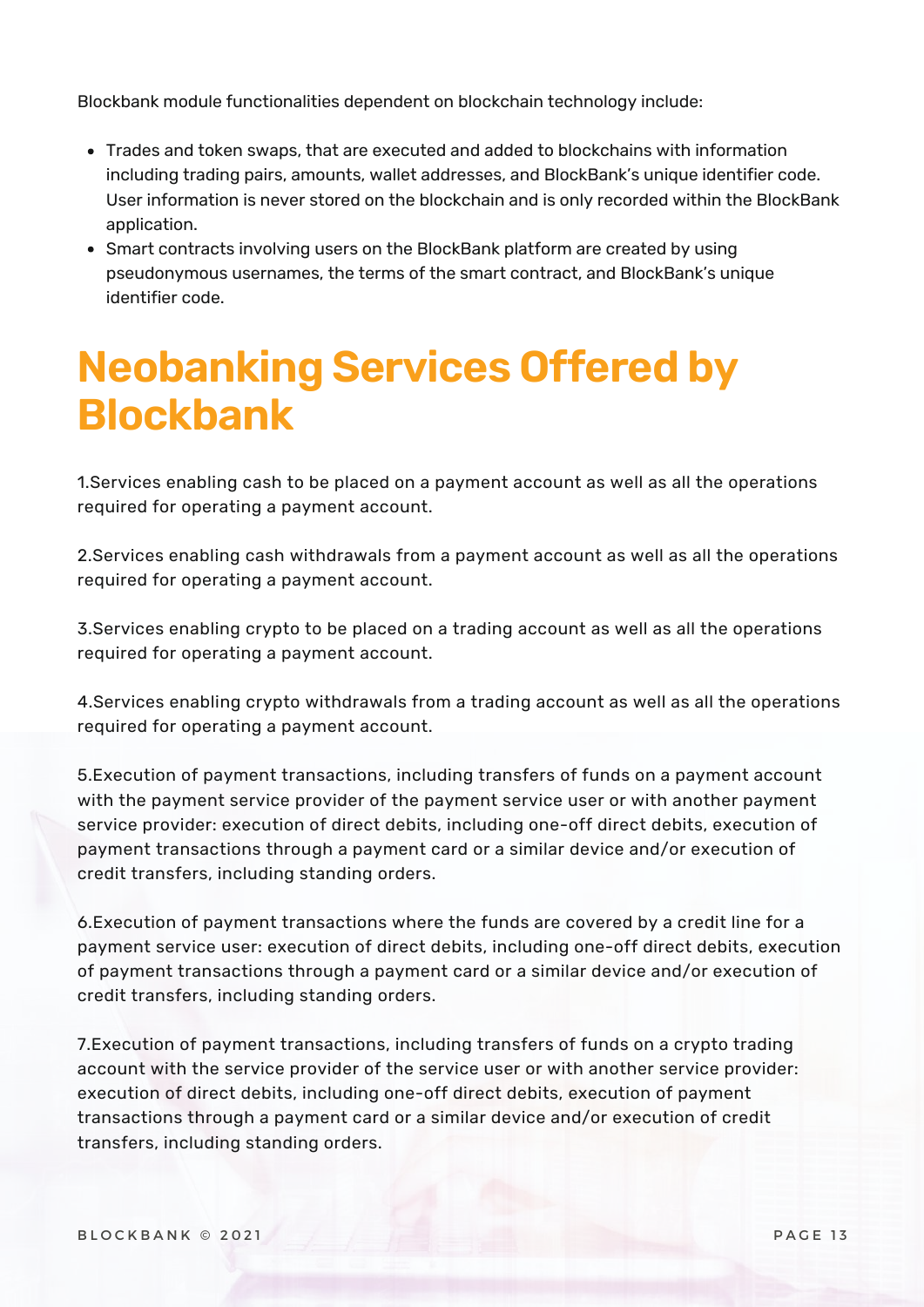8.Execution of payment transactions where the funds are covered by a crypto credit line for a payment service user: execution of direct debits, including one-off direct debits, execution of payment transactions through a payment card or a similar device and/or execution of credit transfers, including:

- Standing orders
- Issuing and/or acquiring of payment instruments
- Money remittance

9.Execution of payment transactions where the consent of the payer to execute a payment transaction is given by means of any telecommunication, digital or IT device and the payment is made to the telecommunication, IT system or network operator, acting only as an intermediary between the payment service user and the supplier of the goods or service.

## **BlockBank Wallet**

The BlockBank cryptocurrency wallet integrates with the rest of the BlockBank platform allowing our users to buy crypto using their debit card, manage their crypto assets 24/7, and store their crypto in a non-custodial smart wallet with built in fingerprint and PIN security system.

During our research into the concerns of cryptocurrency users we found the two major concerns are fears of crypto assets being stolen and assets held in crypto exchanges disappearing. The BlockBank team was able to create a solution to the fears of cryptocurrency users through our AI technology. BlockBank leverages our patented Intelligent Assistant to add increased security to our users' assets by allowing it to constantly monitor user holdings and behavior, and flag any suspicious activity requiring further confirmation from the user.

BlockBank also uses an internal token authentication protocol (TAP) for verifying transaction details before sending any asset within the BlockBank ecosystem for added security. TAP allows users to simply send tokens to users on their contact list without needing to input token addresses. BlockBank internally automatically inputs and verifies user addresses receiving tokens on behalf of the sender.

## **BlockBank's AI Technology**

Artificial Intelligence is at the core of each layer of the BlockBank applications, and combines both centralized and decentralized elements. BlockBank and SKAEL Inc have an exclusive agreement to use SKAEL's patent AI technology. The patent is filed under Application Type: Utility under 35 USC 111(a) in the United States under Title of Invention: **"Machine Learning Digital Assistant" technology.**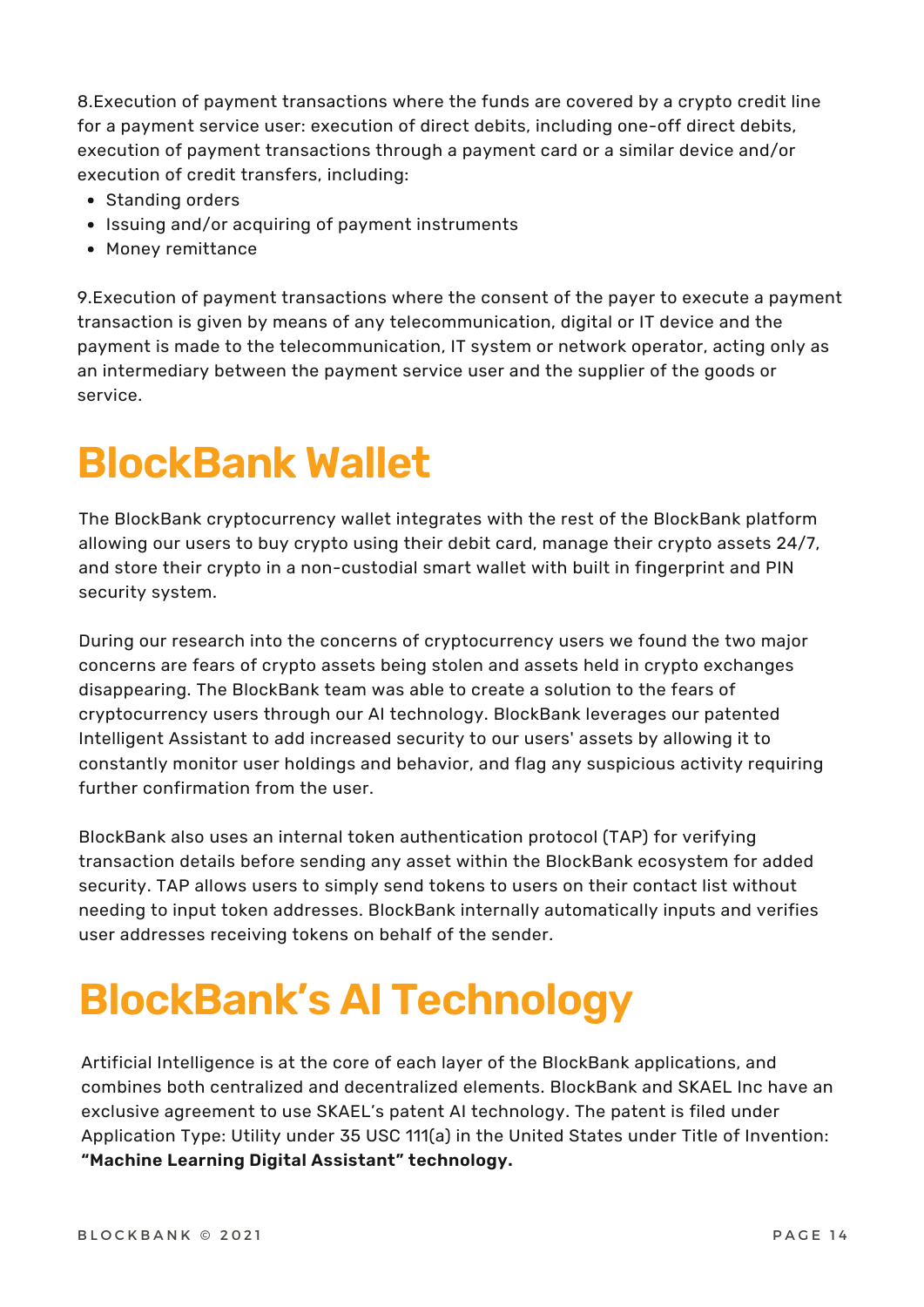This technology allows BlockBank to apply a more complex and contextual understanding of the cryptocurrency industry while offering a robo-advisory service well beyond what is capable using pre-programed bots for rudimentary answer finding.



*This is the official diagram submitted for SKAEL's patent. It goes through the Ai process which is explained shortly.*

#### **AI Layers**

The three primary layers making up BlockBank connected to our artificial intelligence platform are an analytics layer, application layer, and exchange layer. Each layer contains modules responsible for collecting and/or analyzing information from external data sources. BlockBank developed fail-safe protocols into our application layers to ensure our analytics layer is unreachable by potential cybersecurity threats.

# **Application Layer**

BlockBank built a modular software architecture to make future improvements to functionality and user experience.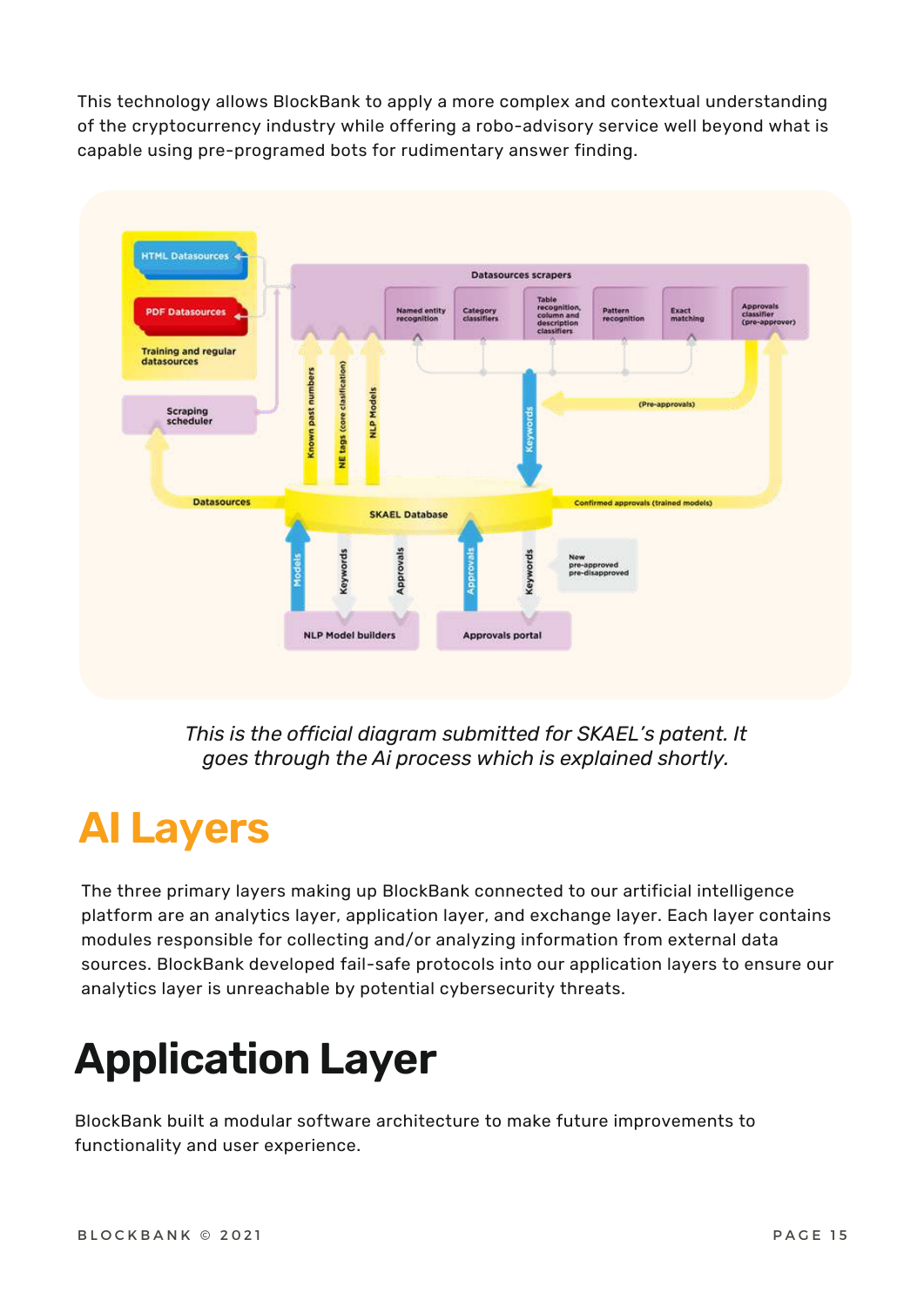The application layer allows users to access all the features and services offered by BlockBank such as:

- Alerts
- ICO reviews
- Tax calculations
- **Basic trading strategies**
- Advanced trading strategies
- Trade analysis
- Coin swaps
- Social communications
- Loan contacts
- Rental contracts
- Exchange partnerships
- Text and voice chat with the BlockBank Intelligent Assistant



*The diagram above showcases the architectural overview of how the modules and layers communicate with each other.*

### **Analytics Layer**

The BlockBank AI excels at data cleaning by effectively sorting, verifying, tagging, and trusting data after it is corrected, and also excluding data that is incomplete, corrupted, or inaccurate. The AI can automatically detect data outliers and incorrect data points. It independently analyses how users are asking for information, and how the data is structured and curated across multiple sources. By analyzing data structures our AI learns how to store and serve data appropriately to users after cleaning and analyzing consistent anonymized data. End users are able to receive correlated and prioritized data points from our AI to make more intelligent investing decisions.



*The diagram above represents how various data points are categorized and placed into their respective modules.*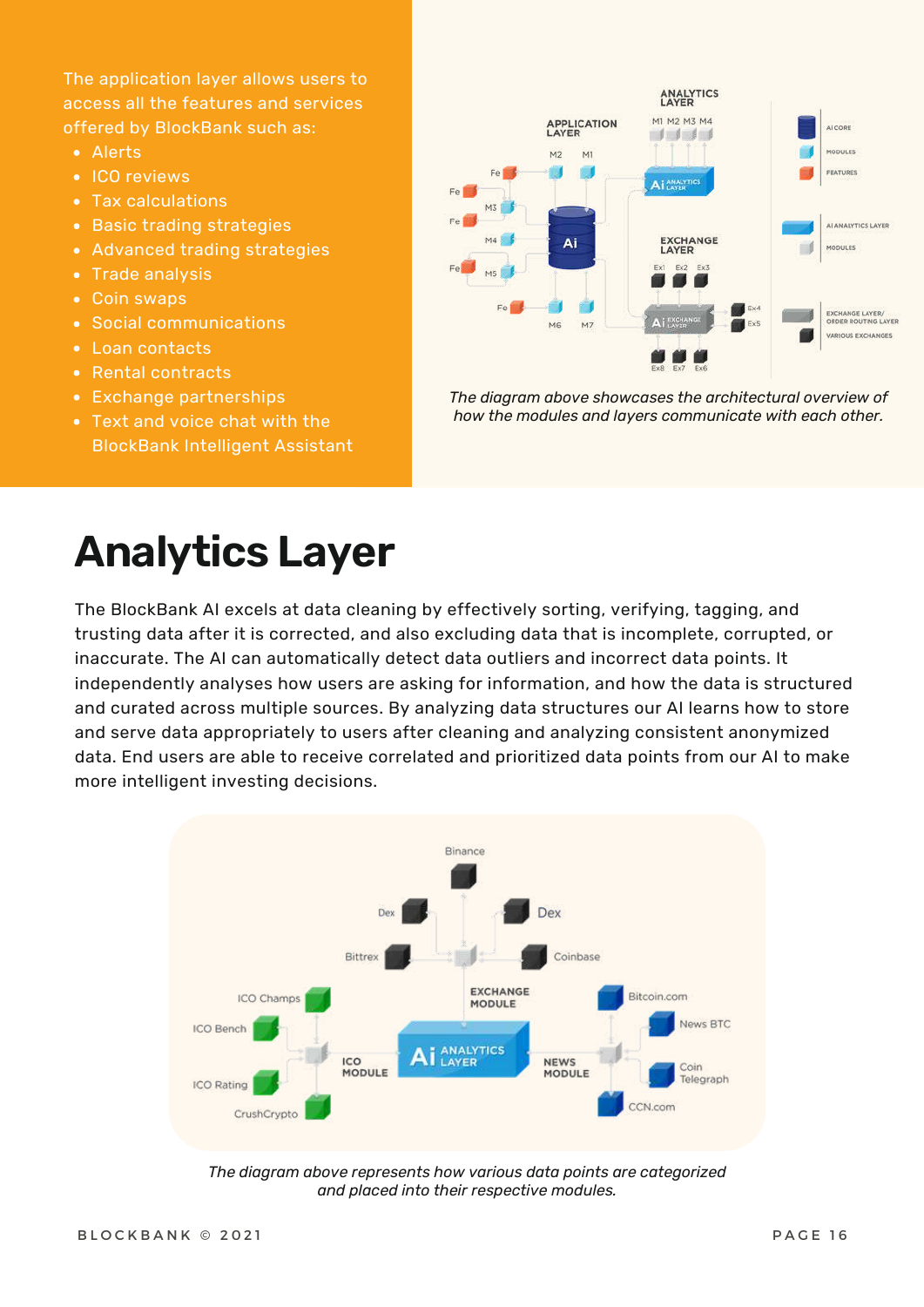# **Exchange Layer**

BlockBank's exchange layer uses a smart routing order system to route orders through centralized and decentralized cryptocurrency exchanges.

The AI exchange layer connects directly to other exchanges facilitating trades, order matching, and order routing after taking into account liquidity, token price, order book, exchange fees, and withdrawal fees to ensure BlockBank users are getting the best deal. Our exchange layer aggregates data from multiple exchanges and maintains accounts on each exchange on behalf of the user.

The AI enhanced exchange layer centralizes decentralized exchange data points and analyzes them to get BlockBank users the best price offers possible.



*This diagram represents how the Exchange layer communicates and routes orders via various exchanges*

## **3 Flow Process of the BlockBank AI**

The AI layers making up the BlockBank platform allow our application to perform three critical flow processes: looking (ML integration), Learning (AI & supervised ML), and Listening (NLP).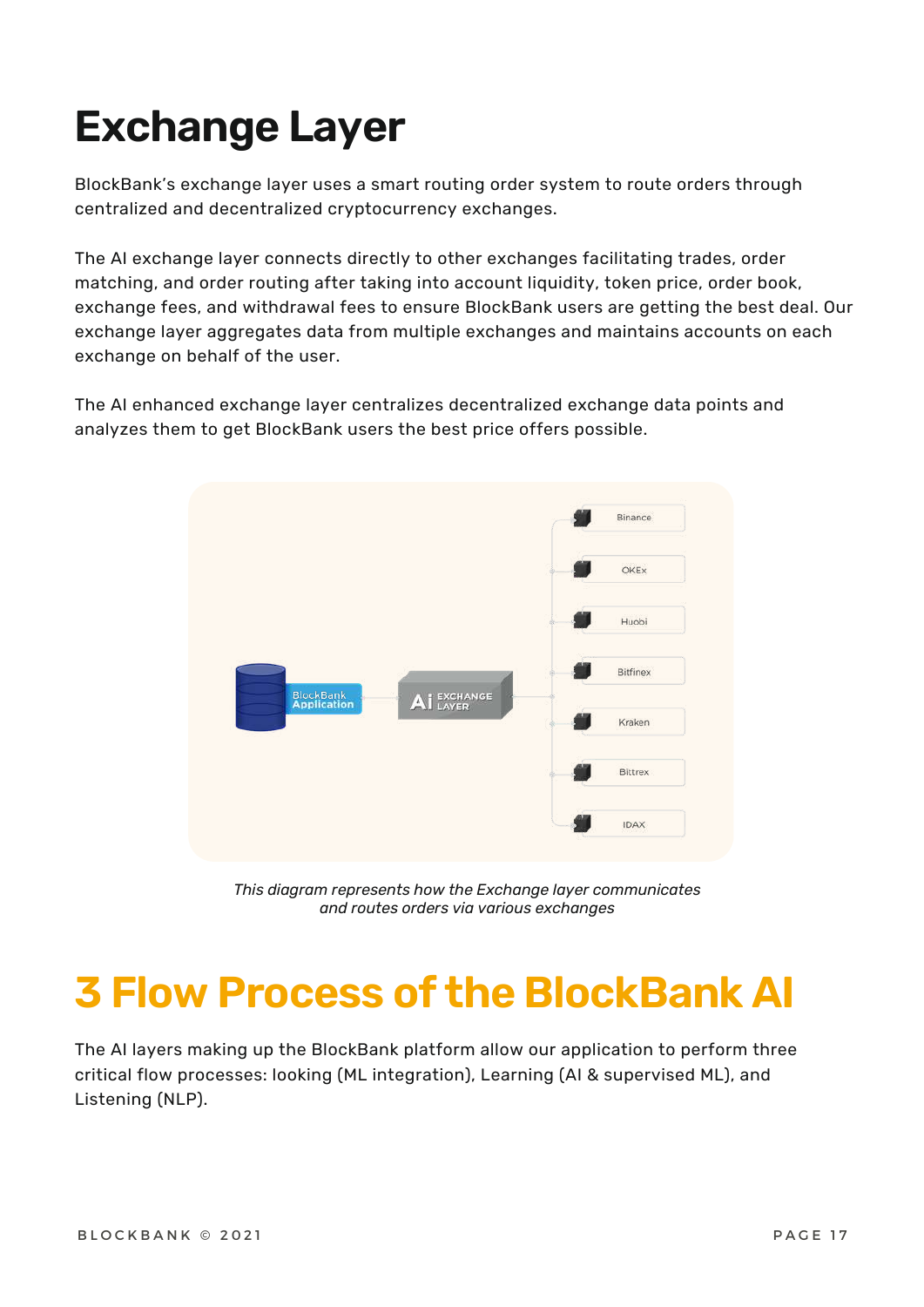

# **Looking (ML integration)**

Looking (ML integration) is based on our proprietary combination of RNN, FNN and DNN algorithms to automatically extract, classify, and categorize repetitive information while correlating relevant data. Data sources used by BlockBank to gather and analyze data include: centralized and decentralized cryptocurrency exchanges, white papers, datasheets, and specification documents.

# **Learning (AI & supervised ML)**

Learning (AI & supervised ML) is mostly done through supervised ML on the BlockBank platform. Most learning responses are generated through machine repetition and understanding of context, and category and request vs. available information. Our learning methodology allows our AI to quickly develop its own structured responses and recommendations. It is able to clean, store, and think based on interpreting and translating natural language requests to queries, overlaying relevant benchmark data, and making prescriptive and predictive insights.

# **Listening (NLP)**

Listening (natural language processing or NLP) is based on Google's Slot, Intent, and Classification methods of the Google Assistant combined with Named Entity Recognition Models.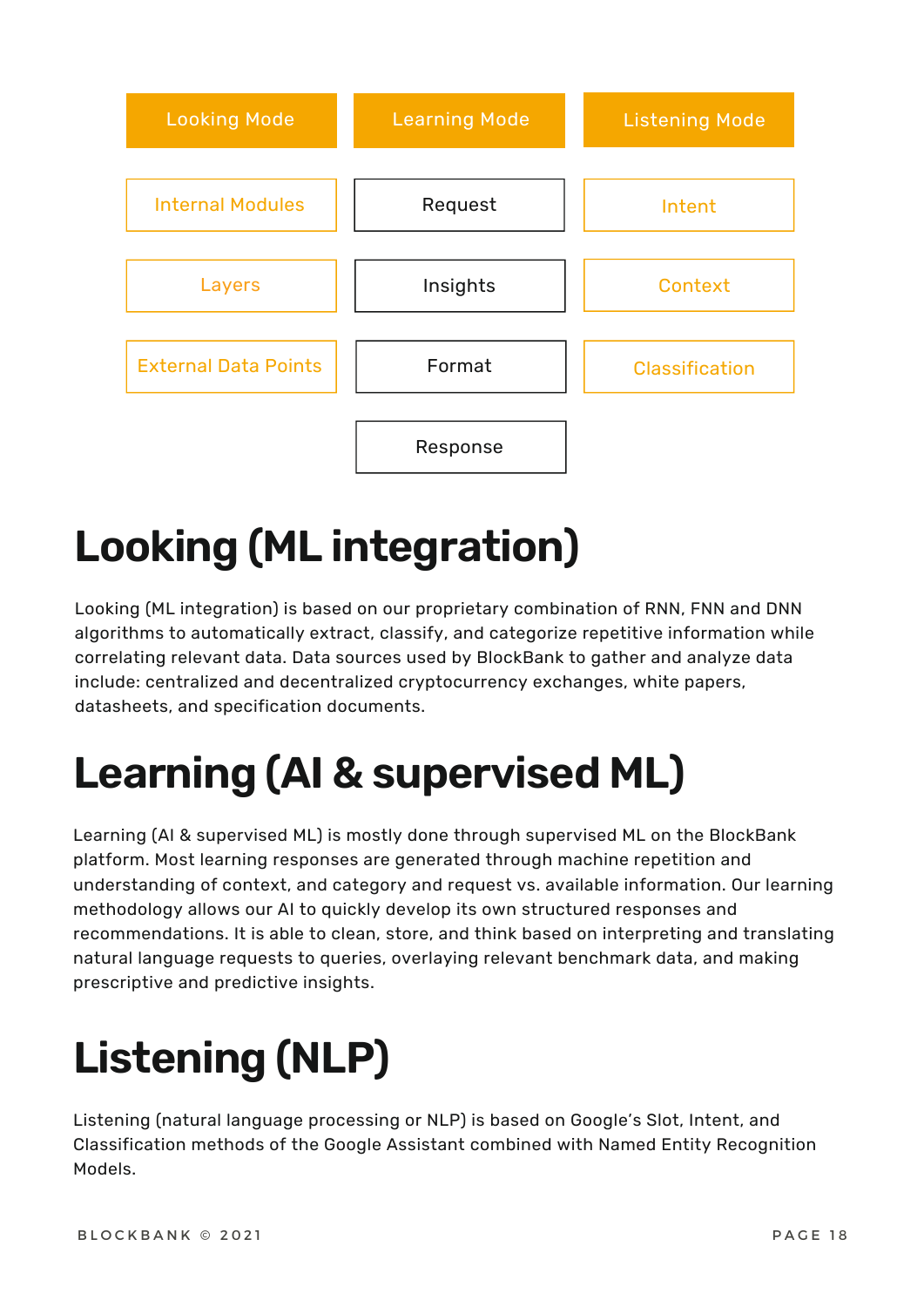We chose to process language with our AI this way to allow us to capture our users intentions with context before classifying and processing requests. This allows BlockBank to offer a more personalized robo-advisory service. Our AI draws data from conversation sources found on BlockBank's applications on IOS, Android, and Windows, and also from voice assistants such as Google, Alexa, etc.

# **Web3 Functionality**

BlockBank provides a fully functional Web3 browser allowing users to interact with any decentralized application. It provides a secure connection between users and DApps on Ethereum and Binance Smart Chain. Our app facilitates trades, matches orders, analyzes asset liquidity, and optimizes gas fees through our AI exchange layer.

# **Staking Cryptocurrency Assets**

BlockBank supports staking multiple cryptocurrency assets. Staking provides cryptocurrency holders decision power on the network through voting and increased APY of their assets. Earning strategies are at the core of the DeFi market, therefore it is essential to enable our users to access them in a secure environment. The BlockBank Intelligent Assistant provides users with recommendations for the most profitable DeFi staking strategies based on market up-to-date market conditions.

# **BBANK Tokenomics**

BBANK token is BlockBank's native utility cryptocurrency token. It is used to access BlockBank services, boost user APY, and earn interest on their tokens. BBANK is developed on the Ethereum blockchain and follows the ERC20 token standard.

The core functions of BlockBank are not dependent on BBANK and are accessible to users free of charge. However, BBANK is used to unlock various features of the BlockBank platform outlined in the following diagram: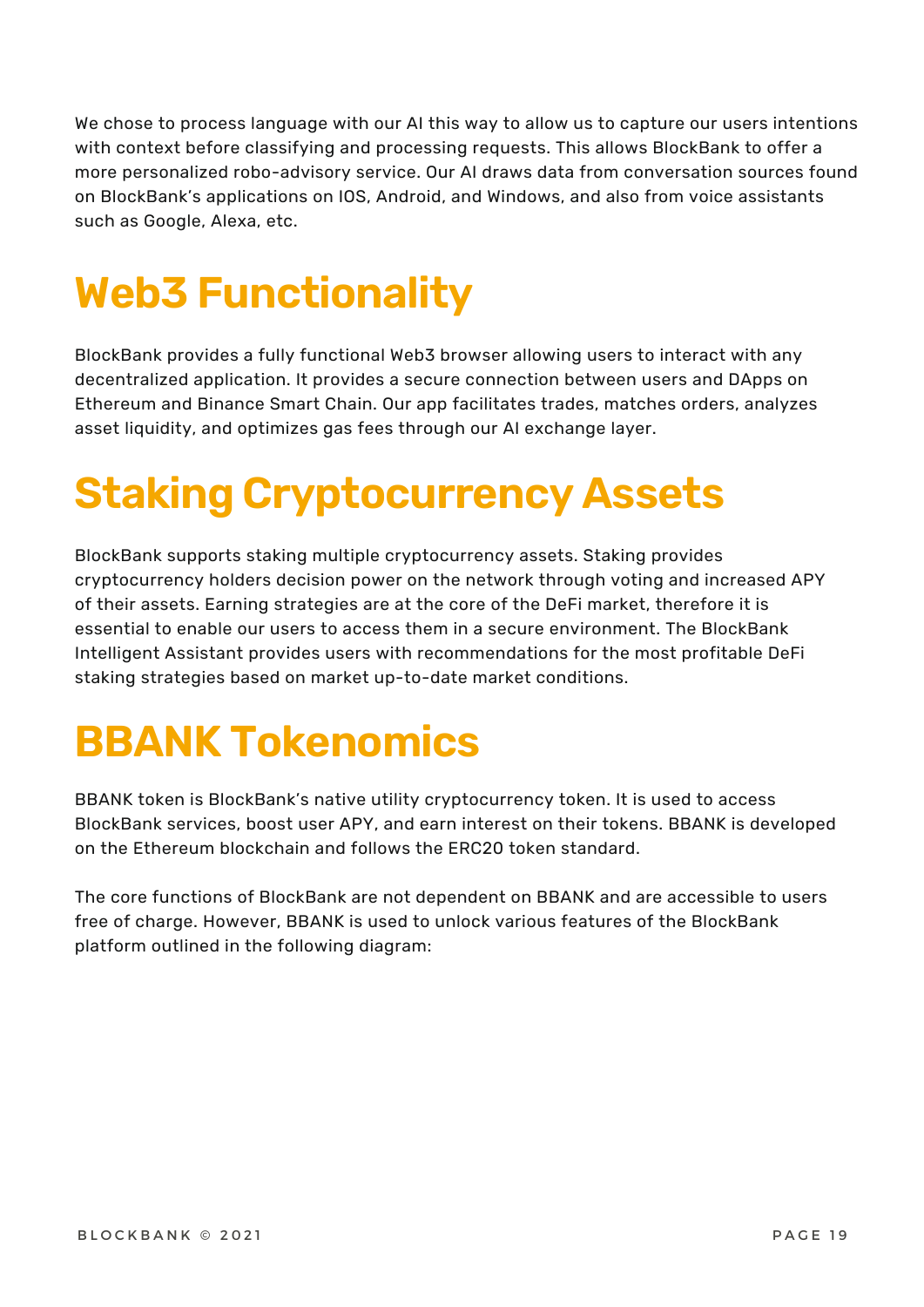#### BBANK Token Usage



*The BBANK Token: By using the BBANK token, users gain access to premium features, higher APYs and exclusive offers.*

#### **BlockBank Privacy and Security**

BlockBank is working with industry leading enterprise-grade IT security and audit firms to ensure the company is able to keep its customers' information and assets safe. Our software and cryptocurrency platform intends to be compliant with the following security standards:



All user data is stored using AES-256 encryption, user logs are detailed and regularly updated, and our platform restricts any unnecessary communications with our application to potentially compromised third party systems.

Users access BlockBank using biometrics (fingerprint, facial recognitions, and biometrics recognition), a 4 digit pin code, and can backup and restore their AES-256 encrypted accounts using a PIN code and password.

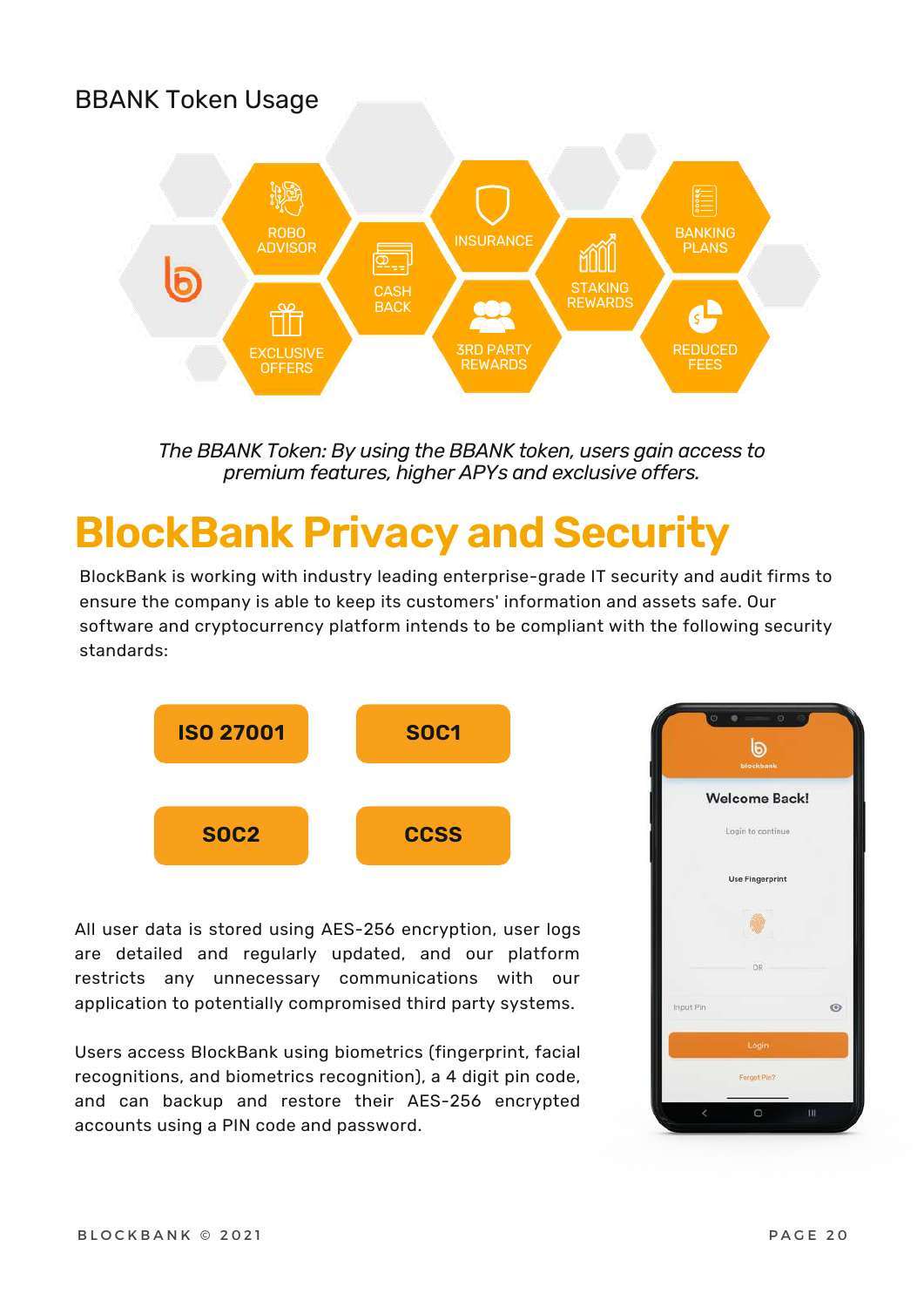### **BlockBank Roadmap Overview**

#### **Building Blocks**

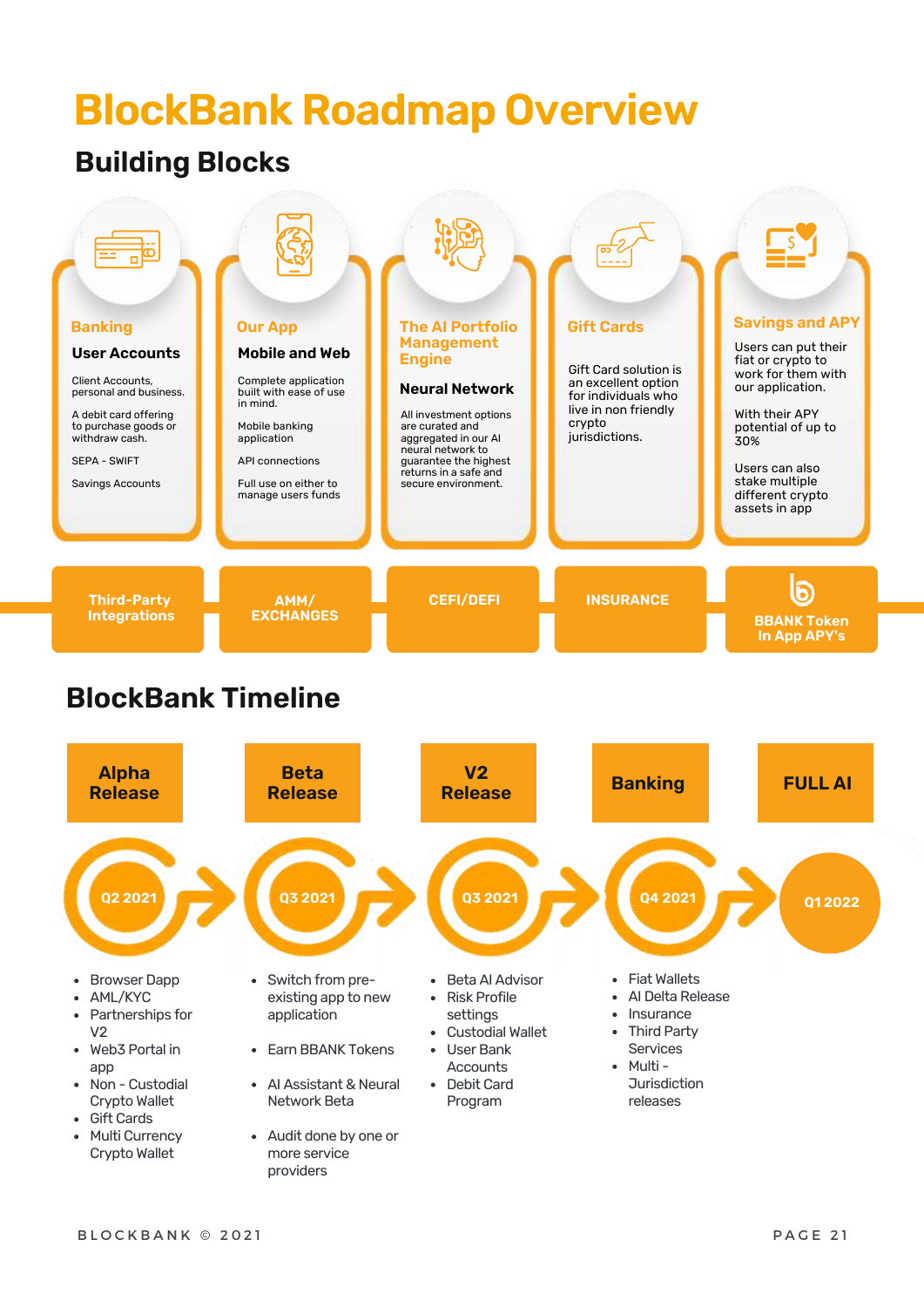# **References**

1.Zetzsche, D. A., Arner, D. W., & Buckley, R. P. (2020). Decentralized finance. Journal of Financial Regulation, 6(2), 172-203

2.DeFi Pulse | The DeFi Leaderboard | Stats, Charts and Guides. (2021). DeFi Pulse. *<https://defipulse.com/>*

3.P.R.N. (2020, August 22). "We're ready for Decentralised Finance," claim traditional financial service institutions. Bloomberg.com. *https://www.bloomberg.com/tosv2.html? vid=&uuid=3cbd1d00-7c1b-11eb-b938-*

*3155c3574f10&url=L3ByZXNzLXJlbGVhc2VzLzIwMjAtMTAtMjIvLXdlLXJlLXJlYWR5LWZvci1kZ [WNlbnRyYWxpc2VkLWZpbmFuY2UtY2xhaW0tdHJhZGl0aW9uYWwtZmluYW5jaWFsLXNlcnZpY](https://www.bloomberg.com/tosv2.html?vid=&uuid=3cbd1d00-7c1b-11eb-b938-3155c3574f10&url=L3ByZXNzLXJlbGVhc2VzLzIwMjAtMTAtMjIvLXdlLXJlLXJlYWR5LWZvci1kZWNlbnRyYWxpc2VkLWZpbmFuY2UtY2xhaW0tdHJhZGl0aW9uYWwtZmluYW5jaWFsLXNlcnZpY2UtaW5zdGl0dXRpb25z) 2UtaW5zdGl0dXRpb25z*

4.Rasiwala, F. S., & Kohli, B. (2021). Artificial Intelligence in FinTech: Understanding Stakeholders Perception on Innovation, Disruption, and Transformation in Finance. International Journal of Business Intelligence Research (IJBIR), 12(1), 48-65.

5.Sibanda, W., Ndiweni, E., Boulkeroua, M., Echchabi, A., & Ndlovu, T. (2020). Digital technology disruption on bank business models. International Journal of Business Performance Management, 21(1-2), 184-213.

6.Cong, L. W., Li, Y., & Wang, N. (2021). Tokenomics: Dynamic adoption and valuation. The Review of Financial Studies, 34(3), 1105-1155.

7.Sharpe, S. S. (2018, August 2). Quant Hedge Funds closing in on \$1 trillion in AUM. Inventurerecruitment.Com. *https://inventurerecruitment.com/news/2018/10/2/quanthedge-funds-closing-in-on-1-trillion-in-aum*

8.Nadimpalli, B. (2017, February 27). Machine-learning digital assistants. Patents.Google.Com. *[https://patents.google.com/patent/US20180247648A1/en?](https://patents.google.com/patent/US20180247648A1/en?oq=US20180247648A1) oq=US20180247648A1*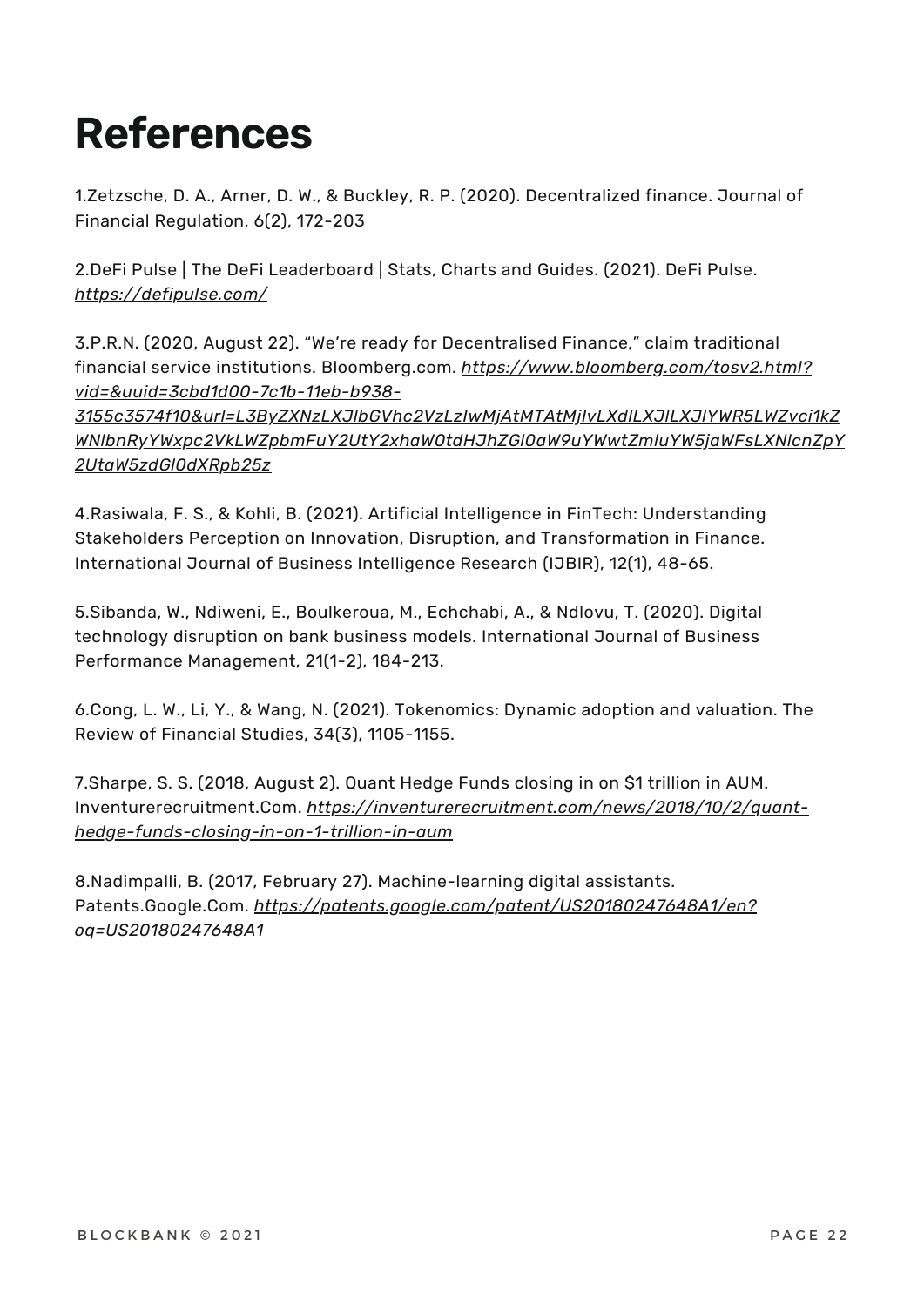# **Disclaimers**

#### **Legal Implications of Token Launches**

BBANK tokens are functional utility tokens within the BlockBank ecosystem, which is a fully functional platform with a digital currency wallet. BBANK tokens are not securities. BBANK tokens are non-refundable. BBANK tokens are not for speculative investment. No promises of future performance or value are or will be made with respect to BBANK, including no promise of inherent value, no promise of continuing payments, and no guarantee that BBANK will hold any particular value. BBANK tokens are not participation in the Company, and BBANK tokens hold no rights in the said company. BBANK tokens are sold as a functional good and all proceeds received by Company may be spent freely by the Company absent any conditions.

#### **Licenses and Approvals**

Licenses and approvals are not assured in all jurisdictions. BlockBank intends to operate in full compliance with applicable laws and regulations. The views and opinions expressed in this whitepaper are those of BlockBank, and do not reflect the official policy or position of any government, quasi-government, authority or public body (including but not limited to any regulatory body of any jurisdiction) in any jurisdiction. This whitepaper has not been reviewed by any regulatory authority.

#### **Third-Party Data**

This paper contains data and references obtained from third-party sources. While the management believes that the data is accurate and reliable, they have not been subject to independent audit, verification, or analysis by any professional legal, accounting, engineering, or financial advisor. There is no assurance as to the accuracy, reliability or completeness of the data.

#### **Translations**

This paper and related materials are issued in English. Any translation is for reference purposes only and is not certified by any person. No assurance can be made as to the accuracy and completeness of any translation. If there is any inconsistency between a translation and the English version of this whitepaper, the English version prevails.